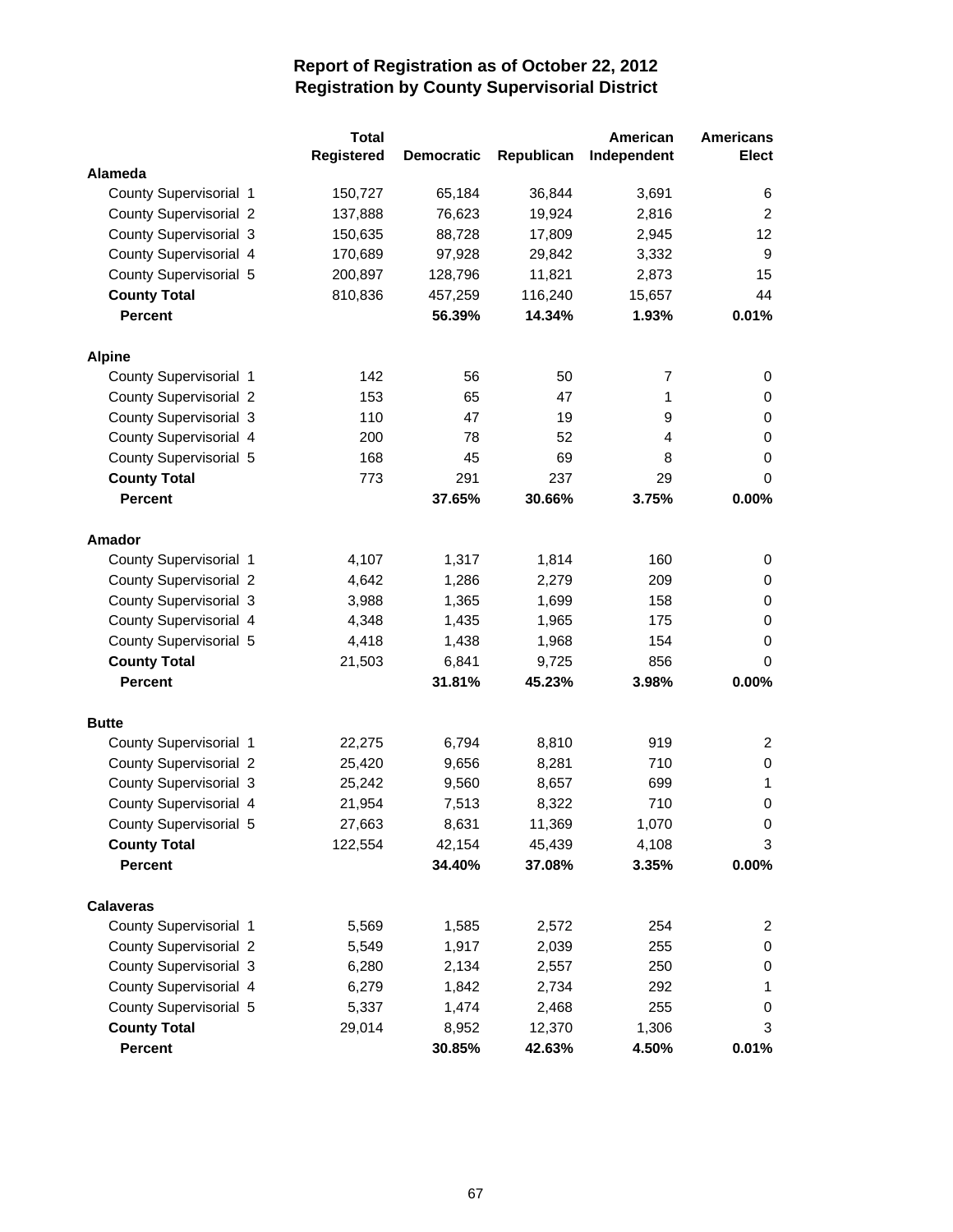|                               |                |             | Peace and      |              | <b>No Party</b>   |
|-------------------------------|----------------|-------------|----------------|--------------|-------------------|
|                               | Green          | Libertarian | Freedom        | <b>Other</b> | <b>Preference</b> |
| Alameda                       |                |             |                |              |                   |
| County Supervisorial 1        | 688            | 744         | 286            | 8,416        | 34,868            |
| County Supervisorial 2        | 685            | 563         | 483            | 6,797        | 29,995            |
| County Supervisorial 3        | 1,697          | 654         | 636            | 7,392        | 30,762            |
| County Supervisorial 4        | 1,476          | 758         | 514            | 7,252        | 29,578            |
| County Supervisorial 5        | 5,408          | 935         | 958            | 13,800       | 36,291            |
| <b>County Total</b>           | 9,954          | 3,654       | 2,877          | 43,657       | 161,494           |
| <b>Percent</b>                | 1.23%          | 0.45%       | 0.35%          | 5.38%        | 19.92%            |
| <b>Alpine</b>                 |                |             |                |              |                   |
| County Supervisorial 1        | 2              | 0           | 0              | 2            | 25                |
| <b>County Supervisorial 2</b> | $\overline{2}$ | 0           | 1              | 0            | 37                |
| County Supervisorial 3        | 1              | 0           | $\mathbf{1}$   | 1            | 32                |
| County Supervisorial 4        | 2              | 3           | 0              | 2            | 59                |
| County Supervisorial 5        | 5              | 0           | $\mathbf 0$    | 0            | 41                |
| <b>County Total</b>           | 12             | 3           | 2              | 5            | 194               |
| <b>Percent</b>                | 1.55%          | 0.39%       | 0.26%          | 0.65%        | 25.10%            |
| Amador                        |                |             |                |              |                   |
| County Supervisorial 1        | 14             | 37          | $\overline{7}$ | 10           | 748               |
| <b>County Supervisorial 2</b> | 19             | 38          | 13             | 18           | 780               |
| County Supervisorial 3        | 35             | 30          | 10             | 17           | 674               |
| County Supervisorial 4        | 20             | 28          | 6              | 9            | 710               |
| County Supervisorial 5        | 32             | 39          | 9              | 20           | 758               |
| <b>County Total</b>           | 120            | 172         | 45             | 74           | 3,670             |
| <b>Percent</b>                | 0.56%          | 0.80%       | 0.21%          | 0.34%        | 17.07%            |
| <b>Butte</b>                  |                |             |                |              |                   |
| County Supervisorial 1        | 147            | 159         | 96             | 227          | 5,121             |
| County Supervisorial 2        | 394            | 207         | 94             | 247          | 5,831             |
| County Supervisorial 3        | 391            | 236         | 85             | 301          | 5,312             |
| County Supervisorial 4        | 239            | 200         | 74             | 246          | 4,650             |
| County Supervisorial 5        | 266            | 221         | 99             | 389          | 5,618             |
| <b>County Total</b>           | 1,437          | 1,023       | 448            | 1,410        | 26,532            |
| <b>Percent</b>                | 1.17%          | 0.83%       | 0.37%          | 1.15%        | 21.65%            |
| <b>Calaveras</b>              |                |             |                |              |                   |
| County Supervisorial 1        | 25             | 55          | 10             | 36           | 1,030             |
| <b>County Supervisorial 2</b> | 99             | 71          | 21             | 43           | 1,104             |
| County Supervisorial 3        | 79             | 68          | 18             | 42           | 1,132             |
| County Supervisorial 4        | 36             | 106         | 26             | 46           | 1,196             |
| County Supervisorial 5        | 24             | 39          | 14             | 48           | 1,015             |
| <b>County Total</b>           | 263            | 339         | 89             | 215          | 5,477             |
| Percent                       | 0.91%          | 1.17%       | 0.31%          | 0.74%        | 18.88%            |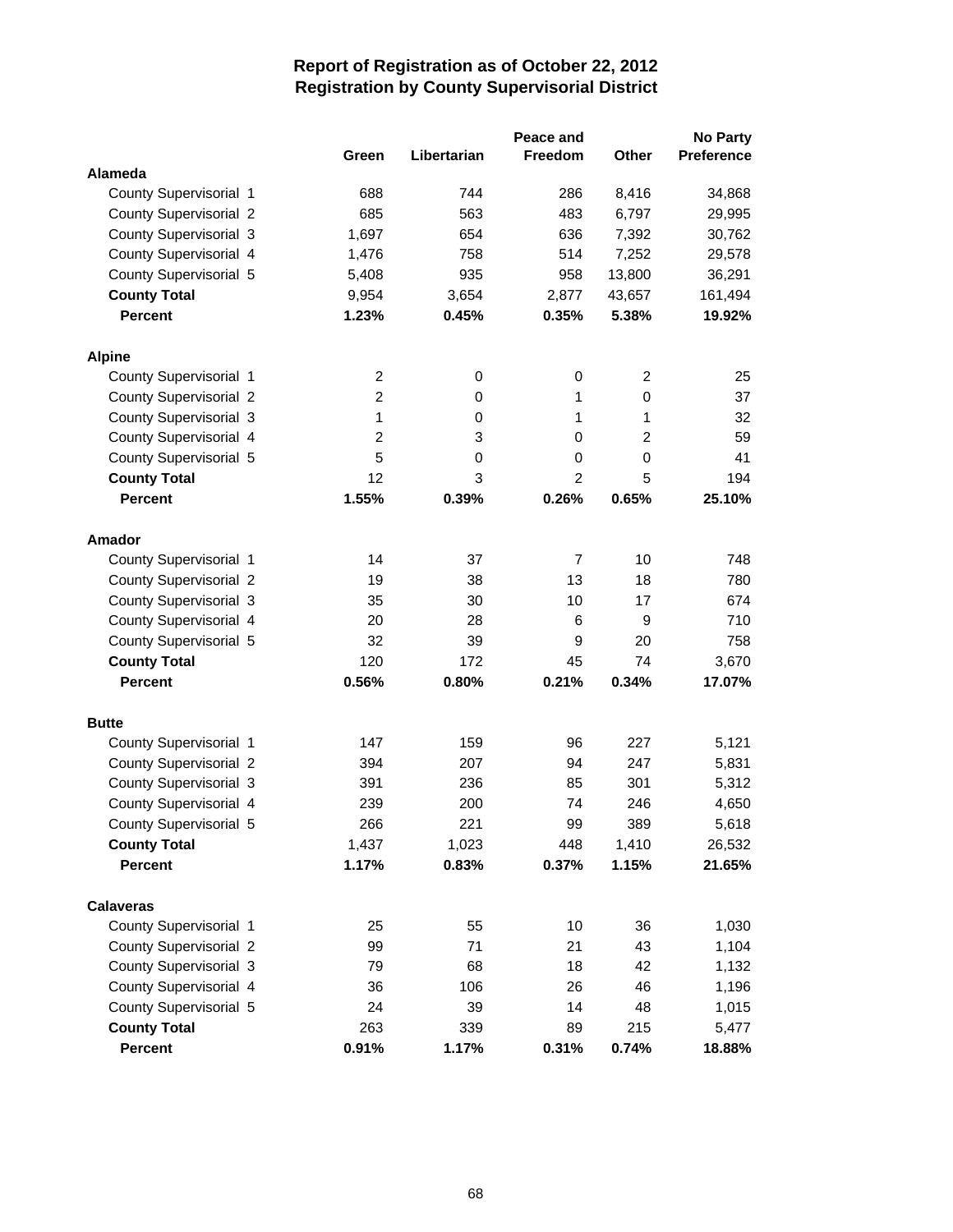|                                                  | <b>Total</b>       |                   |                   | American        | <b>Americans</b>                          |
|--------------------------------------------------|--------------------|-------------------|-------------------|-----------------|-------------------------------------------|
|                                                  | Registered         | <b>Democratic</b> | Republican        | Independent     | <b>Elect</b>                              |
| Colusa                                           |                    |                   |                   |                 |                                           |
| County Supervisorial 1                           | 1,630              | 570               | 719               | 36              | 0                                         |
| <b>County Supervisorial 2</b>                    | 1,696              | 604               | 768               | 42              | 0                                         |
| County Supervisorial 3                           | 1,242              | 446               | 528               | 18              | 0                                         |
| County Supervisorial 4                           | 1,338              | 462               | 593               | 34              | 0                                         |
| County Supervisorial 5                           | 1,859              | 594               | 928               | 42              | 0                                         |
| <b>County Total</b>                              | 7,765              | 2,676             | 3,536             | 172             | 0                                         |
| <b>Percent</b>                                   |                    | 34.46%            | 45.54%            | 2.22%           | 0.00%                                     |
|                                                  |                    |                   |                   |                 |                                           |
| <b>Contra Costa</b>                              |                    |                   |                   |                 |                                           |
| County Supervisorial 1                           | 91,691             | 60,064            | 8,832             | 1,627           | 4                                         |
| County Supervisorial 2                           | 140,139            | 55,880            | 47,480            | 3,346           | 0                                         |
| County Supervisorial 3                           | 104,546            | 49,488            | 29,816            | 3,172           | 6                                         |
| County Supervisorial 4                           | 122,192            | 56,094            | 33,084            | 3,435           | $\overline{c}$<br>4                       |
| County Supervisorial 5                           | 97,783             | 54,231            | 17,813            | 2,579           |                                           |
| <b>County Total</b>                              | 556,351            | 275,757           | 137,025           | 14,159          | 16                                        |
| <b>Percent</b>                                   |                    | 49.57%            | 24.63%            | 2.54%           | 0.00%                                     |
| <b>Del Norte</b>                                 |                    |                   |                   |                 |                                           |
| County Supervisorial 1                           | 1,983              | 711               | 619               | 108             | 0                                         |
| County Supervisorial 2                           | 2,153              | 769               | 707               | 99              | 0                                         |
| County Supervisorial 3                           | 2,858              | 1,005             | 1,145             | 114             | 0                                         |
| County Supervisorial 4                           | 2,816              | 876               | 1,240             | 118             | 0                                         |
| County Supervisorial 5                           | 2,706              | 995               | 971               | 123             | 0                                         |
| <b>County Total</b>                              | 12,516             | 4,356             | 4,682             | 562             | 0                                         |
| <b>Percent</b>                                   |                    | 34.80%            | 37.41%            | 4.49%           | 0.00%                                     |
| <b>El Dorado</b>                                 |                    |                   |                   |                 |                                           |
| County Supervisorial 1                           | 22,859             | 5,862             | 11,516            | 663             | 0                                         |
| <b>County Supervisorial 2</b>                    | 23,035             | 6,253             | 11,035            | 931             | 1                                         |
| County Supervisorial 3                           | 22,000             | 6,775             | 9,513             | 871             | 0                                         |
| County Supervisorial 4                           | 24,157             | 6,618             | 11,580            | 898             | $\mathcal{P}$                             |
| County Supervisorial 5                           | 18,583             | 6,824             | 5,126             | 814             | 1                                         |
| <b>County Total</b>                              | 110,634            | 32,332            | 48,770            | 4,177           | 4                                         |
| <b>Percent</b>                                   |                    | 29.22%            | 44.08%            | 3.78%           | $0.00\%$                                  |
| <b>Fresno</b>                                    |                    |                   |                   |                 |                                           |
|                                                  |                    |                   |                   |                 |                                           |
| County Supervisorial 1                           | 70,996             | 34,123            | 21,144            | 1,902<br>2,799  | 3                                         |
| County Supervisorial 2<br>County Supervisorial 3 | 106,777<br>66,774  | 35,914<br>35,142  | 49,377<br>16,591  | 1,472           | $\overline{2}$<br>$\overline{\mathbf{c}}$ |
| County Supervisorial 4                           | 64,676             | 27,358            | 24,132            | 1,469           | $\overline{c}$                            |
| County Supervisorial 5                           |                    |                   |                   |                 | 1                                         |
|                                                  | 100,965<br>410,188 | 32,126<br>164,663 | 47,023<br>158,267 | 3,043<br>10,685 | 10                                        |
| <b>County Total</b><br><b>Percent</b>            |                    | 40.14%            | 38.58%            | 2.60%           | $0.00\%$                                  |
|                                                  |                    |                   |                   |                 |                                           |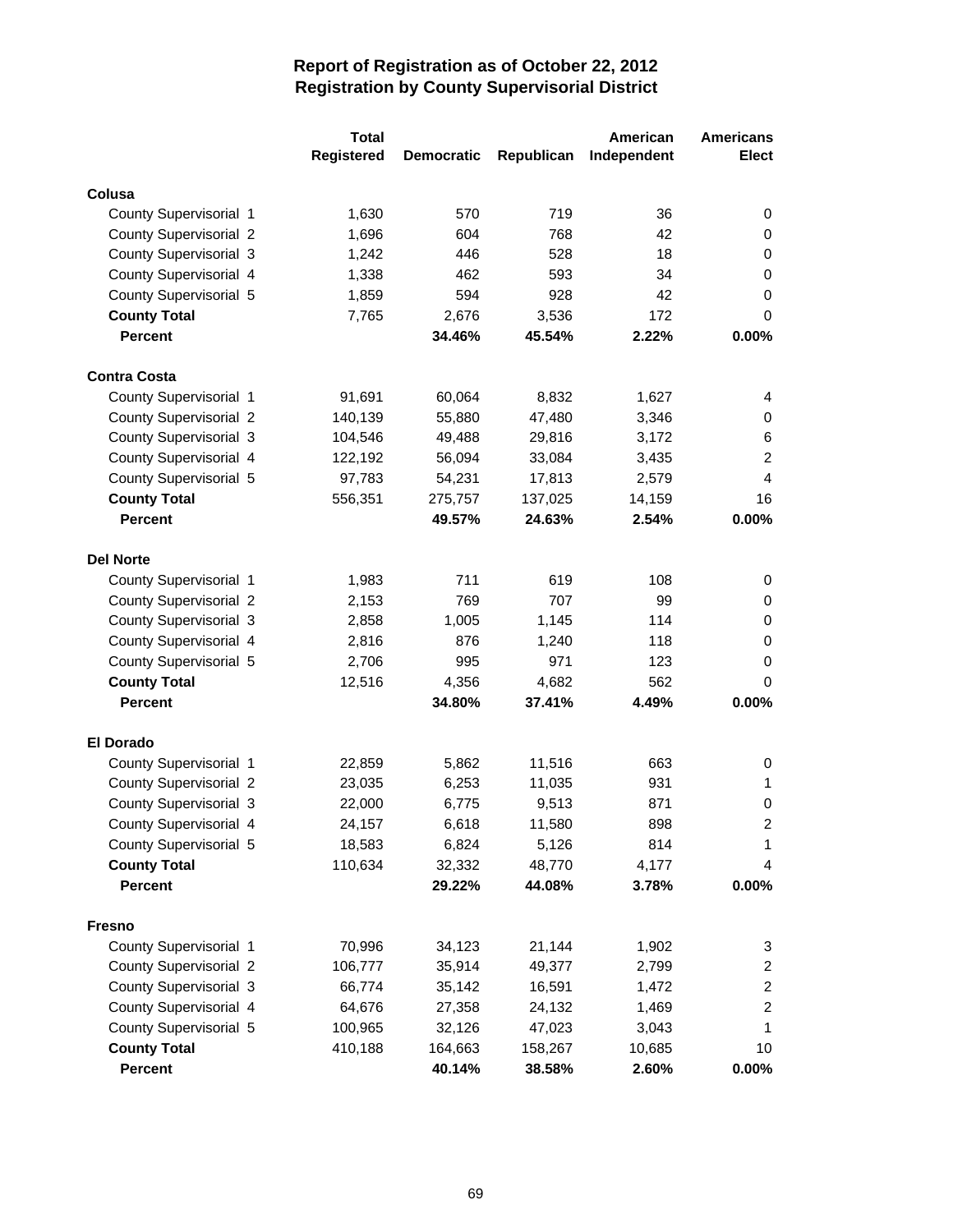|                                                         |                |                | Peace and      |                | <b>No Party</b> |
|---------------------------------------------------------|----------------|----------------|----------------|----------------|-----------------|
|                                                         | Green          | Libertarian    | Freedom        | <b>Other</b>   | Preference      |
| Colusa                                                  |                |                |                |                |                 |
| County Supervisorial 1                                  | 5              | $\overline{7}$ | $\overline{c}$ | 0              | 291             |
| <b>County Supervisorial 2</b>                           | 1              | $\overline{4}$ | 1              | $\mathbf 0$    | 276             |
| County Supervisorial 3                                  | 5              | $\overline{7}$ | 0              | 1              | 237             |
| County Supervisorial 4                                  | 4              | 4              | $\mathbf 0$    | 1              | 240             |
| County Supervisorial 5                                  | 4              | 9              | $\overline{7}$ | $\mathbf 0$    | 275             |
| <b>County Total</b>                                     | 19             | 31             | 10             | $\overline{2}$ | 1,319           |
| <b>Percent</b>                                          | 0.24%          | 0.40%          | 0.13%          | 0.03%          | 16.99%          |
| <b>Contra Costa</b>                                     |                |                |                |                |                 |
|                                                         |                | 371            | 351            | 255            |                 |
| County Supervisorial 1                                  | 1,172<br>586   | 751            | 126            | 347            | 19,015          |
| <b>County Supervisorial 2</b><br>County Supervisorial 3 |                |                |                |                | 31,623          |
|                                                         | 308            | 494            | 194            | 223<br>363     | 20,845          |
| County Supervisorial 4                                  | 833<br>607     | 745<br>508     | 272<br>325     | 285            | 27,364          |
| County Supervisorial 5                                  |                | 2,869          |                | 1,473          | 21,431          |
| <b>County Total</b><br><b>Percent</b>                   | 3,506<br>0.63% |                | 1,268<br>0.23% |                | 120,278         |
|                                                         |                | 0.52%          |                | 0.26%          | 21.62%          |
| <b>Del Norte</b>                                        |                |                |                |                |                 |
| County Supervisorial 1                                  | 26             | 15             | 11             | 27             | 466             |
| County Supervisorial 2                                  | 17             | 15             | 13             | 35             | 498             |
| <b>County Supervisorial 3</b>                           | 21             | 30             | 6              | 23             | 514             |
| County Supervisorial 4                                  | 13             | 12             | 12             | 31             | 514             |
| County Supervisorial 5                                  | 25             | 16             | 10             | 36             | 530             |
| <b>County Total</b>                                     | 102            | 88             | 52             | 152            | 2,522           |
| <b>Percent</b>                                          | 0.81%          | 0.70%          | 0.42%          | 1.21%          | 20.15%          |
| <b>El Dorado</b>                                        |                |                |                |                |                 |
| County Supervisorial 1                                  | 58             | 187            | 14             | 169            | 4,390           |
| <b>County Supervisorial 2</b>                           | 126            | 213            | 56             | 175            | 4,245           |
| County Supervisorial 3                                  | 191            | 187            | 78             | 162            | 4,223           |
| County Supervisorial 4                                  | 162            | 209            | 44             | 191            | 4,453           |
| County Supervisorial 5                                  | 354            | 203            | 103            | 183            | 4,975           |
| <b>County Total</b>                                     | 891            | 999            | 295            | 880            | 22,286          |
| Percent                                                 | 0.81%          | 0.90%          | 0.27%          | 0.80%          | 20.14%          |
| <b>Fresno</b>                                           |                |                |                |                |                 |
| County Supervisorial 1                                  | 214            | 290            | 219            | 764            | 12,337          |
| County Supervisorial 2                                  | 510            | 539            | 191            | 1,262          | 16,183          |
| County Supervisorial 3                                  | 340            | 287            | 290            | 732            | 11,918          |
| County Supervisorial 4                                  | 155            | 241            | 176            | 652            | 10,491          |
| County Supervisorial 5                                  | 356            | 520            | 196            | 1,212          | 16,488          |
| <b>County Total</b>                                     | 1,575          | 1,877          | 1,072          | 4,622          | 67,417          |
| Percent                                                 | 0.38%          | 0.46%          | 0.26%          | 1.13%          | 16.44%          |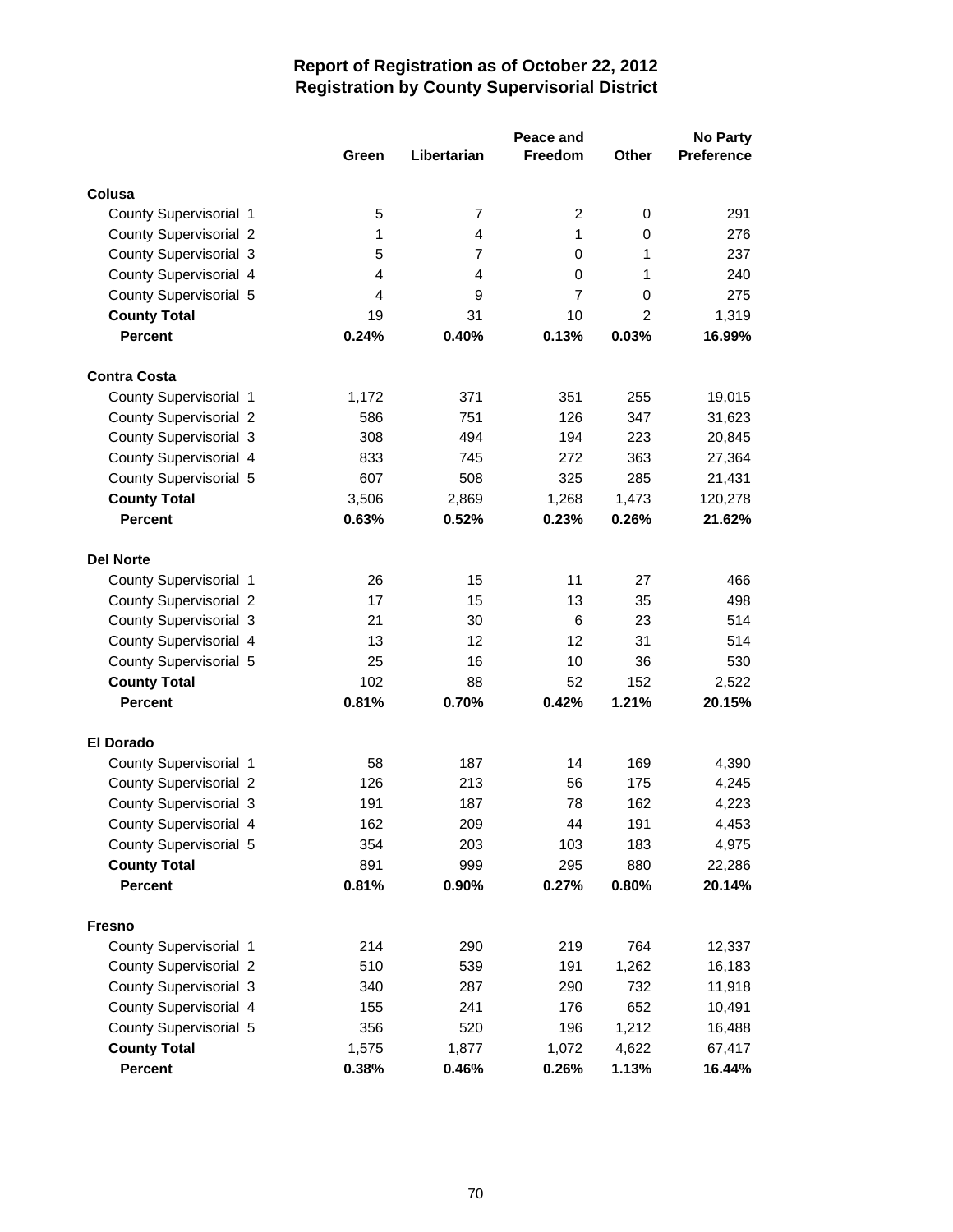|                               | <b>Total</b> |                   |            | American    | <b>Americans</b> |
|-------------------------------|--------------|-------------------|------------|-------------|------------------|
|                               | Registered   | <b>Democratic</b> | Republican | Independent | <b>Elect</b>     |
| Glenn                         |              |                   |            |             |                  |
| County Supervisorial 1        | 2,556        | 749               | 1,109      | 109         | 0                |
| <b>County Supervisorial 2</b> | 2,574        | 813               | 1,112      | 81          | 0                |
| County Supervisorial 3        | 2,709        | 699               | 1,445      | 102         | 0                |
| County Supervisorial 4        | 2,396        | 757               | 996        | 108         | 0                |
| County Supervisorial 5        | 2,307        | 811               | 994        | 71          | 0                |
| <b>County Total</b>           | 12,542       | 3,829             | 5,656      | 471         | 0                |
| <b>Percent</b>                |              | 30.53%            | 45.10%     | 3.76%       | 0.00%            |
| Humboldt                      |              |                   |            |             |                  |
| County Supervisorial 1        | 16,051       | 6,145             | 5,661      | 500         | 0                |
| <b>County Supervisorial 2</b> | 15,246       | 5,798             | 4,588      | 590         | 0                |
| County Supervisorial 3        | 19,235       | 8,592             | 2,948      | 508         | 1                |
| County Supervisorial 4        | 13,805       | 5,875             | 3,443      | 464         | 0                |
| County Supervisorial 5        | 15,701       | 6,990             | 3,857      | 516         | 0                |
| <b>County Total</b>           | 80,038       | 33,400            | 20,497     | 2,578       | 1                |
| <b>Percent</b>                |              | 41.73%            | 25.61%     | 3.22%       | 0.00%            |
| Imperial                      |              |                   |            |             |                  |
| County Supervisorial 1        | 14,217       | 8,874             | 1,464      | 228         | 2                |
| <b>County Supervisorial 2</b> | 12,902       | 6,069             | 3,620      | 309         | $\overline{2}$   |
| County Supervisorial 3        | 11,987       | 5,324             | 3,611      | 324         | 1                |
| County Supervisorial 4        | 11,040       | 4,933             | 3,505      | 316         | 1                |
| County Supervisorial 5        | 10,940       | 5,660             | 2,553      | 242         | 0                |
| <b>County Total</b>           | 61,086       | 30,860            | 14,753     | 1,419       | 6                |
| <b>Percent</b>                |              | 50.52%            | 24.15%     | 2.32%       | 0.01%            |
|                               |              |                   |            |             |                  |
| <b>Inyo</b>                   |              |                   |            |             |                  |
| County Supervisorial 1        | 2,211        | 631               | 1,086      | 75          | 0                |
| <b>County Supervisorial 2</b> | 1,779        | 563               | 732        | 68          | 0                |
| County Supervisorial 3        | 2,389        | 710               | 1,150      | 81          | 0                |
| County Supervisorial 4        | 1,966        | 602               | 846        | 94          | 0                |
| County Supervisorial 5        | 1,611        | 579               | 517        | 91          | 0                |
| <b>County Total</b>           | 9,956        | 3,085             | 4,331      | 409         | 0                |
| <b>Percent</b>                |              | 30.99%            | 43.50%     | 4.11%       | 0.00%            |
| Kern                          |              |                   |            |             |                  |
| County Supervisorial 1        | 65,038       | 22,337            | 27,853     | 2,148       | $\overline{2}$   |
| County Supervisorial 2        | 71,333       | 23,660            | 29,112     | 2,721       | 4                |
| County Supervisorial 3        | 73,687       | 24,453            | 32,786     | 2,434       | 0                |
| County Supervisorial 4        | 74,103       | 20,282            | 37,451     | 2,315       | 3                |
| County Supervisorial 5        | 48,703       | 28,150            | 10,391     | 1,219       | 1                |
| <b>County Total</b>           | 332,864      | 118,882           | 137,593    | 10,837      | 10               |
| Percent                       |              | 35.71%            | 41.34%     | 3.26%       | $0.00\%$         |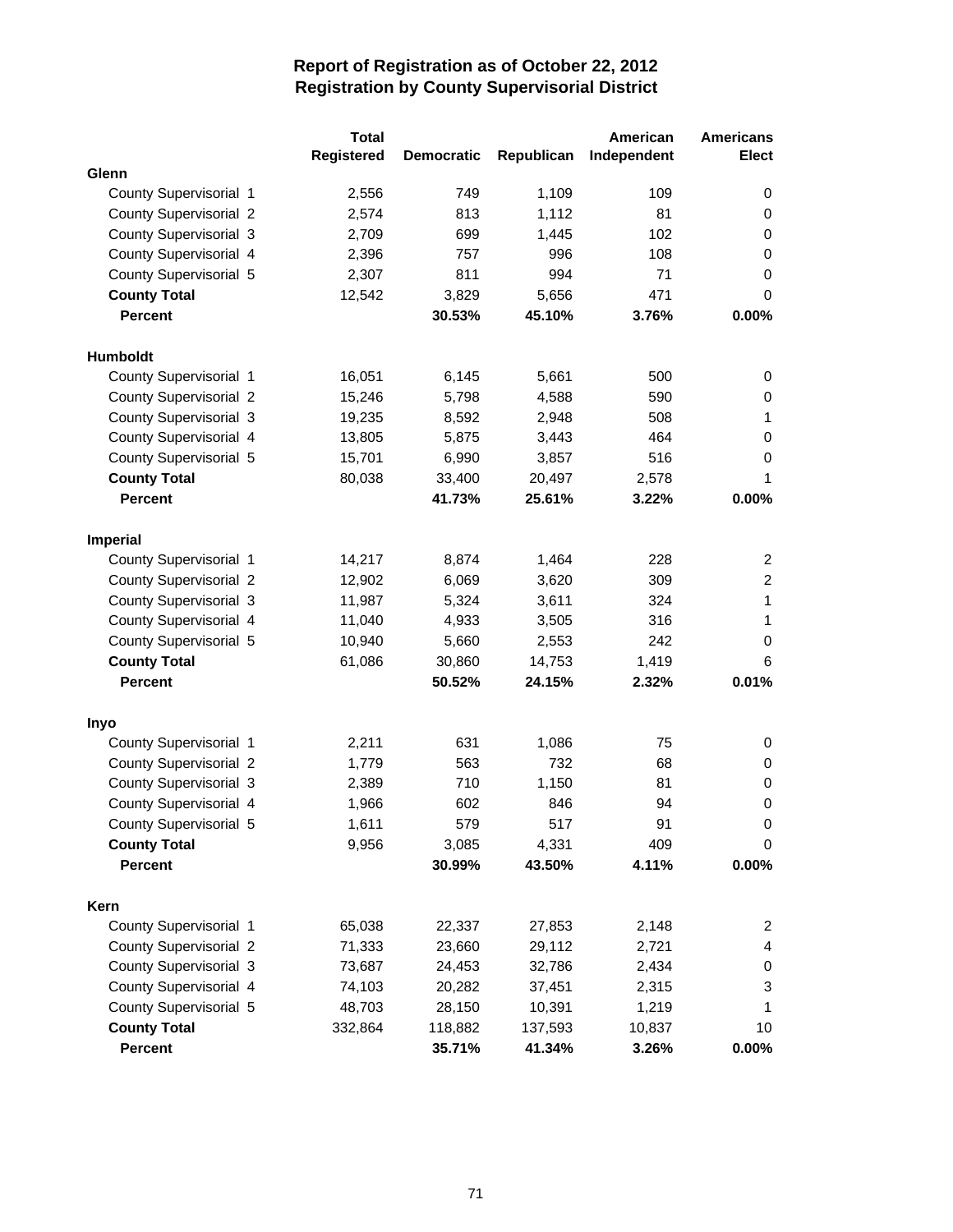|                               |       |             | Peace and      |                | No Party          |
|-------------------------------|-------|-------------|----------------|----------------|-------------------|
|                               | Green | Libertarian | Freedom        | Other          | <b>Preference</b> |
| Glenn                         |       |             |                |                |                   |
| County Supervisorial 1        | 10    | 20          | 12             | 6              | 541               |
| <b>County Supervisorial 2</b> | 11    | 15          | $\,6$          | 3              | 533               |
| County Supervisorial 3        | 9     | 9           | 10             | 4              | 431               |
| County Supervisorial 4        | 7     | 17          | 13             | 6              | 492               |
| County Supervisorial 5        | 8     | 12          | 6              | 3              | 402               |
| <b>County Total</b>           | 45    | 73          | 47             | 22             | 2,399             |
| <b>Percent</b>                | 0.36% | 0.58%       | 0.37%          | 0.18%          | 19.13%            |
| <b>Humboldt</b>               |       |             |                |                |                   |
| County Supervisorial 1        | 300   | 137         | 36             | 44             | 3,228             |
| <b>County Supervisorial 2</b> | 492   | 133         | 50             | 40             | 3,555             |
| <b>County Supervisorial 3</b> | 1,256 | 234         | 105            | 64             | 5,527             |
| County Supervisorial 4        | 452   | 159         | 80             | 37             | 3,295             |
| County Supervisorial 5        | 557   | 124         | 57             | 40             | 3,560             |
| <b>County Total</b>           | 3,057 | 787         | 328            | 225            | 19,165            |
| <b>Percent</b>                | 3.82% | 0.98%       | 0.41%          | 0.28%          | 23.94%            |
| Imperial                      |       |             |                |                |                   |
| County Supervisorial 1        | 34    | 50          | 76             | 65             | 3,424             |
| <b>County Supervisorial 2</b> | 34    | 40          | 37             | 86             | 2,705             |
| <b>County Supervisorial 3</b> | 26    | 39          | 46             | 89             | 2,527             |
| County Supervisorial 4        | 23    | 44          | 47             | 65             | 2,106             |
| County Supervisorial 5        | 27    | 37          | 53             | 64             | 2,304             |
| <b>County Total</b>           | 144   | 210         | 259            | 369            | 13,066            |
| <b>Percent</b>                | 0.24% | 0.34%       | 0.42%          | 0.60%          | 21.39%            |
| Inyo                          |       |             |                |                |                   |
| County Supervisorial 1        | 21    | 14          | 3              | 10             | 371               |
| <b>County Supervisorial 2</b> | 17    | 14          | 8              | 8              | 369               |
| County Supervisorial 3        | 15    | 12          | $\overline{4}$ | 11             | 406               |
| County Supervisorial 4        | 10    | 17          | $\overline{4}$ | $\overline{7}$ | 386               |
| County Supervisorial 5        | 23    | 17          | 9              | 11             | 364               |
| <b>County Total</b>           | 86    | 74          | 28             | 47             | 1,896             |
| Percent                       | 0.86% | 0.74%       | 0.28%          | 0.47%          | 19.04%            |
| Kern                          |       |             |                |                |                   |
| County Supervisorial 1        | 152   | 409         | 174            | 82             | 11,881            |
| <b>County Supervisorial 2</b> | 202   | 473         | 223            | 118            | 14,820            |
| County Supervisorial 3        | 198   | 426         | 194            | 94             | 13,102            |
| County Supervisorial 4        | 166   | 400         | 144            | 93             | 13,249            |
| County Supervisorial 5        | 113   | 187         | 176            | 77             | 8,389             |
| <b>County Total</b>           | 831   | 1,895       | 911            | 464            | 61,441            |
| Percent                       | 0.25% | 0.57%       | 0.27%          | 0.14%          | 18.46%            |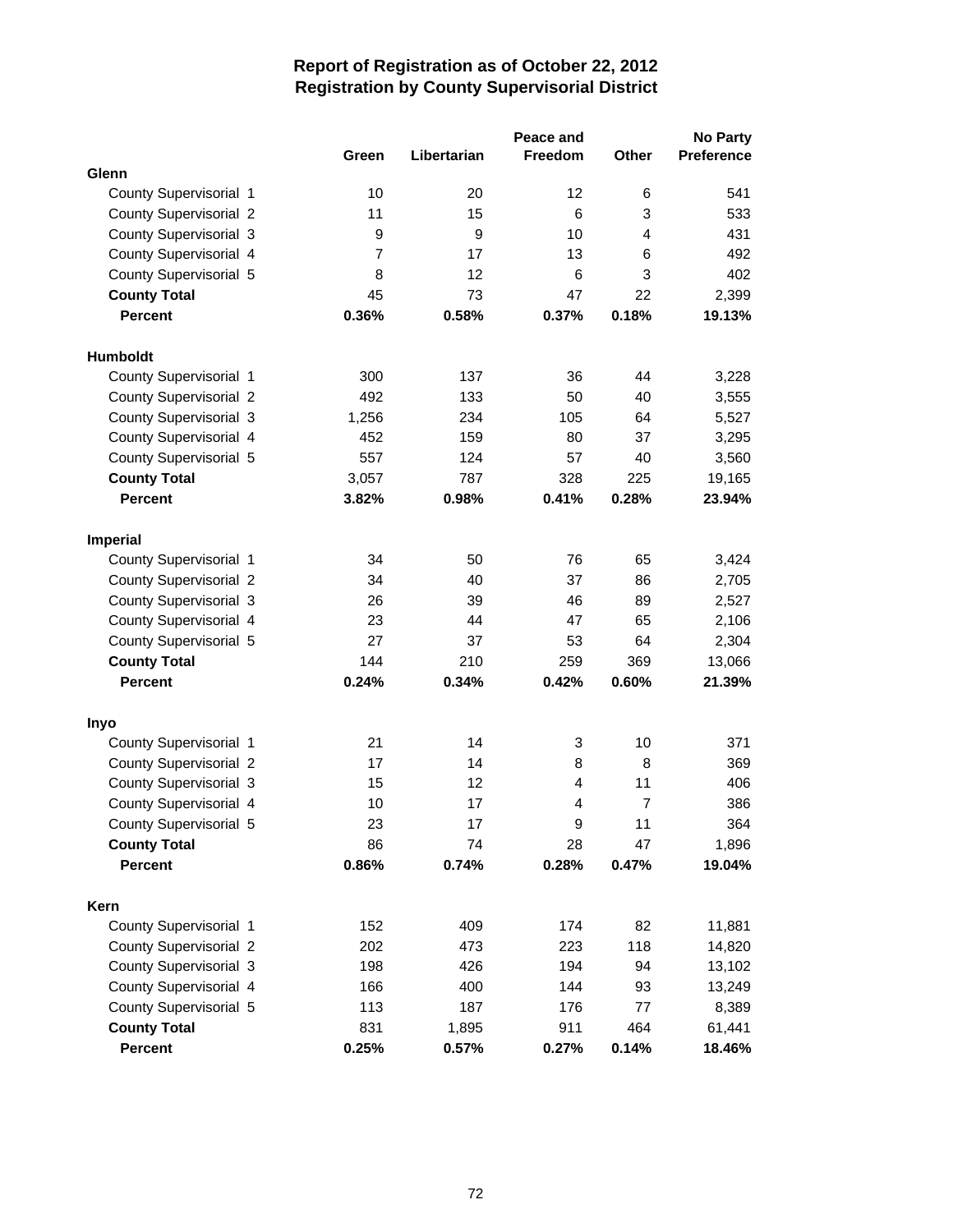|                               | <b>Total</b> |                   |            | American    | <b>Americans</b> |
|-------------------------------|--------------|-------------------|------------|-------------|------------------|
|                               | Registered   | <b>Democratic</b> | Republican | Independent | <b>Elect</b>     |
| <b>Kings</b>                  |              |                   |            |             |                  |
| County Supervisorial 1        | 7,923        | 2,551             | 3,718      | 229         | 0                |
| <b>County Supervisorial 2</b> | 7,398        | 4,031             | 2,144      | 140         | 0                |
| County Supervisorial 3        | 10,388       | 2,845             | 5,557      | 278         | 0                |
| County Supervisorial 4        | 9,765        | 3,706             | 4,216      | 219         | 0                |
| County Supervisorial 5        | 12,181       | 3,935             | 6,177      | 327         | 0                |
| <b>County Total</b>           | 47,655       | 17,068            | 21,812     | 1,193       | 0                |
| <b>Percent</b>                |              | 35.82%            | 45.77%     | 2.50%       | 0.00%            |
| Lake                          |              |                   |            |             |                  |
| County Supervisorial 1        | 7,366        | 2,869             | 2,173      | 282         | 0                |
| <b>County Supervisorial 2</b> | 5,805        | 2,635             | 1,039      | 249         | 0                |
| County Supervisorial 3        | 7,058        | 2,975             | 1,795      | 318         | $\overline{2}$   |
| County Supervisorial 4        | 7,401        | 2,853             | 2,493      | 268         | 0                |
| County Supervisorial 5        | 7,306        | 2,947             | 2,162      | 281         | 0                |
| <b>County Total</b>           | 34,936       | 14,279            | 9,662      | 1,398       | $\overline{2}$   |
| <b>Percent</b>                |              | 40.87%            | 27.66%     | 4.00%       | 0.01%            |
| Lassen                        |              |                   |            |             |                  |
| County Supervisorial 1        | 3,110        | 875               | 1,380      | 174         | 0                |
| County Supervisorial 2        | 2,341        | 608               | 1,010      | 136         | 0                |
| County Supervisorial 3        | 3,366        | 729               | 1,802      | 168         | 0                |
| County Supervisorial 4        | 2,722        | 680               | 1,383      | 104         | 0                |
| County Supervisorial 5        | 2,591        | 570               | 1,220      | 148         | 0                |
| <b>County Total</b>           | 14,130       | 3,462             | 6,795      | 730         | 0                |
| <b>Percent</b>                |              | 24.50%            | 48.09%     | 5.17%       | 0.00%            |
| <b>Los Angeles</b>            |              |                   |            |             |                  |
| County Supervisorial 1        | 784,274      | 435,619           | 127,757    | 15,176      | 413              |
| <b>County Supervisorial 2</b> | 884,590      | 580,281           | 91,636     | 16,803      | 463              |
| County Supervisorial 3        | 1,018,384    | 531,978           | 191,595    | 22,723      | 1,156            |
| County Supervisorial 4        | 1,039,162    | 471,627           | 287,446    | 24,287      | 382              |
| County Supervisorial 5        | 1,032,027    | 411,107           | 338,597    | 26,851      | 179              |
| <b>County Total</b>           | 4,758,437    | 2,430,612         | 1,037,031  | 105,840     | 2,593            |
| Percent                       |              | 51.08%            | 21.79%     | 2.22%       | 0.05%            |
| <b>Madera</b>                 |              |                   |            |             |                  |
| County Supervisorial 1        | 11,432       | 3,666             | 5,524      | 321         | 0                |
| County Supervisorial 2        | 10,144       | 3,404             | 4,543      | 320         | 0                |
| County Supervisorial 3        | 10,820       | 4,296             | 4,293      | 273         | 0                |
| County Supervisorial 4        | 5,139        | 2,781             | 1,204      | 132         | 0                |
| County Supervisorial 5        | 16,244       | 4,154             | 8,588      | 577         | 0                |
| <b>County Total</b>           | 53,779       | 18,301            | 24,152     | 1,623       | 0                |
| Percent                       |              | 34.03%            | 44.91%     | 3.02%       | 0.00%            |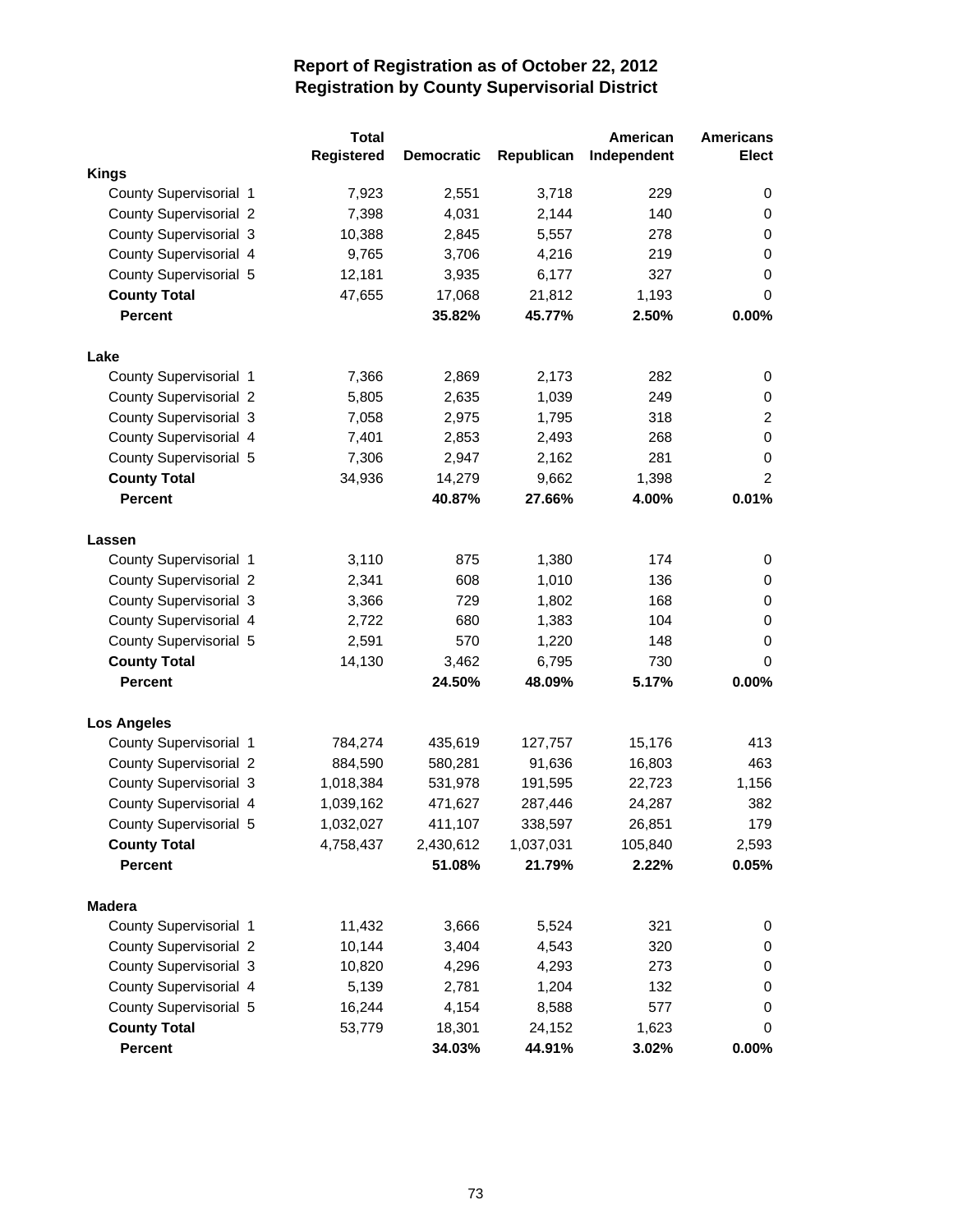|                               |        |             | Peace and      |         | <b>No Party</b> |
|-------------------------------|--------|-------------|----------------|---------|-----------------|
|                               | Green  | Libertarian | Freedom        | Other   | Preference      |
| <b>Kings</b>                  |        |             |                |         |                 |
| County Supervisorial 1        | 12     | 30          | 9              | 46      | 1,328           |
| <b>County Supervisorial 2</b> | 14     | 20          | 14             | 37      | 998             |
| County Supervisorial 3        | 27     | 49          | 15             | 60      | 1,557           |
| County Supervisorial 4        | 13     | 40          | 17             | 61      | 1,493           |
| County Supervisorial 5        | 29     | 50          | 14             | 73      | 1,576           |
| <b>County Total</b>           | 95     | 189         | 69             | 277     | 6,952           |
| <b>Percent</b>                | 0.20%  | 0.40%       | 0.14%          | 0.58%   | 14.59%          |
| Lake                          |        |             |                |         |                 |
| County Supervisorial 1        | 102    | 54          | 27             | 14      | 1,845           |
| <b>County Supervisorial 2</b> | 67     | 39          | 39             | 12      | 1,725           |
| <b>County Supervisorial 3</b> | 110    | 59          | 40             | 20      | 1,739           |
| County Supervisorial 4        | 85     | 68          | 26             | 15      | 1,593           |
| County Supervisorial 5        | 107    | 51          | 25             | 10      | 1,723           |
| <b>County Total</b>           | 471    | 271         | 157            | 71      | 8,625           |
| <b>Percent</b>                | 1.35%  | 0.78%       | 0.45%          | 0.20%   | 24.69%          |
| Lassen                        |        |             |                |         |                 |
| County Supervisorial 1        | 8      | 17          | 6              | 17      | 633             |
| County Supervisorial 2        | 6      | 17          | 15             | 14      | 535             |
| County Supervisorial 3        | 12     | 24          | 1              | 24      | 606             |
| County Supervisorial 4        | 13     | 10          | 6              | 5       | 521             |
| County Supervisorial 5        | 6      | 21          | $\overline{7}$ | 8       | 611             |
| <b>County Total</b>           | 45     | 89          | 35             | 68      | 2,906           |
| <b>Percent</b>                | 0.32%  | 0.63%       | 0.25%          | 0.48%   | 20.57%          |
| <b>Los Angeles</b>            |        |             |                |         |                 |
| County Supervisorial 1        | 3,999  | 3,519       | 6,255          | 36,271  | 155,265         |
| <b>County Supervisorial 2</b> | 3,793  | 3,158       | 5,256          | 41,959  | 141,241         |
| County Supervisorial 3        | 6,638  | 6,259       | 4,061          | 57,375  | 196,599         |
| County Supervisorial 4        | 4,736  | 5,831       | 4,650          | 48,670  | 191,533         |
| County Supervisorial 5        | 4,733  | 5,845       | 3,574          | 46,867  | 194,274         |
| <b>County Total</b>           | 23,899 | 24,612      | 23,796         | 231,142 | 878,912         |
| <b>Percent</b>                | 0.50%  | 0.52%       | 0.50%          | 4.86%   | 18.47%          |
| <b>Madera</b>                 |        |             |                |         |                 |
| County Supervisorial 1        | 33     | 45          | 19             | 48      | 1,776           |
| County Supervisorial 2        | 26     | 56          | 28             | 38      | 1,729           |
| County Supervisorial 3        | 25     | 39          | 30             | 36      | 1,828           |
| County Supervisorial 4        | 6      | 13          | 21             | 8       | 974             |
| County Supervisorial 5        | 111    | 112         | 29             | 73      | 2,600           |
| <b>County Total</b>           | 201    | 265         | 127            | 203     | 8,907           |
| Percent                       | 0.37%  | 0.49%       | 0.24%          | 0.38%   | 16.56%          |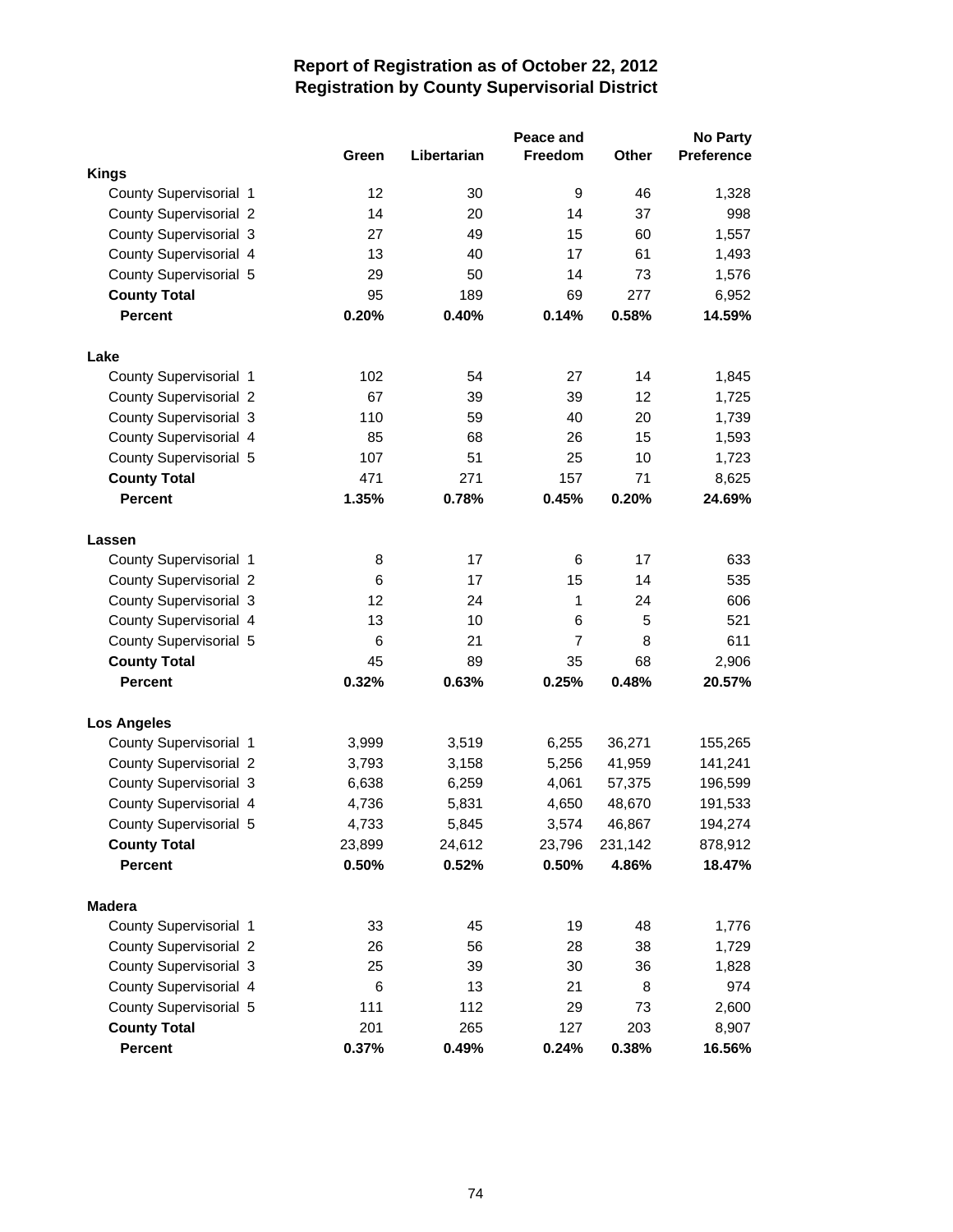|                               | <b>Total</b>      |                   |            | American    | <b>Americans</b> |
|-------------------------------|-------------------|-------------------|------------|-------------|------------------|
|                               | <b>Registered</b> | <b>Democratic</b> | Republican | Independent | <b>Elect</b>     |
| <b>Marin</b>                  |                   |                   |            |             |                  |
| County Supervisorial 1        | 31,943            | 17,395            | 6,206      | 615         | 0                |
| <b>County Supervisorial 2</b> | 34,604            | 19,904            | 5,368      | 680         | 1                |
| County Supervisorial 3        | 34,770            | 19,025            | 5,896      | 660         | 1                |
| County Supervisorial 4        | 24,685            | 13,784            | 4,089      | 526         | $\overline{c}$   |
| County Supervisorial 5        | 29,023            | 14,266            | 6,899      | 787         | 0                |
| <b>County Total</b>           | 155,025           | 84,374            | 28,458     | 3,268       | 4                |
| <b>Percent</b>                |                   | 54.43%            | 18.36%     | 2.11%       | 0.00%            |
| <b>Mariposa</b>               |                   |                   |            |             |                  |
| County Supervisorial 1        | 1,999             | 804               | 602        | 76          | 1                |
| <b>County Supervisorial 2</b> | 1,812             | 470               | 801        | 116         | 0                |
| County Supervisorial 3        | 2,326             | 611               | 1,173      | 113         | 0                |
| County Supervisorial 4        | 2,090             | 639               | 997        | 64          | 0                |
| County Supervisorial 5        | 2,565             | 682               | 1,268      | 95          | 0                |
| <b>County Total</b>           | 10,792            | 3,206             | 4,841      | 464         | 1                |
| <b>Percent</b>                |                   | 29.71%            | 44.86%     | 4.30%       | 0.01%            |
| <b>Mendocino</b>              |                   |                   |            |             |                  |
| County Supervisorial 1        | 9,881             | 3,934             | 3,037      | 331         | 0                |
| <b>County Supervisorial 2</b> | 8,377             | 3,942             | 1,949      | 261         | 0                |
| County Supervisorial 3        | 10,577            | 4,628             | 2,114      | 439         | 1                |
| County Supervisorial 4        | 9,852             | 5,046             | 1,783      | 331         | 0                |
| County Supervisorial 5        | 11,078            | 5,528             | 1,946      | 328         | 0                |
| <b>County Total</b>           | 49,765            | 23,078            | 10,829     | 1,690       | 1                |
| <b>Percent</b>                |                   | 46.37%            | 21.76%     | 3.40%       | 0.00%            |
| <b>Merced</b>                 |                   |                   |            |             |                  |
| County Supervisorial 1        | 15,364            | 8,295             | 3,736      | 353         | 1                |
| <b>County Supervisorial 2</b> | 25,992            | 10,470            | 8,928      | 822         | 1                |
| County Supervisorial 3        | 21,360            | 8,174             | 7,935      | 693         | 0                |
| County Supervisorial 4        | 17,610            | 6,924             | 6,776      | 516         | 0                |
| County Supervisorial 5        | 18,564            | 8,584             | 5,693      | 581         | 0                |
| <b>County Total</b>           | 98,890            | 42,447            | 33,068     | 2,965       | 2                |
| <b>Percent</b>                |                   | 42.92%            | 33.44%     | 3.00%       | $0.00\%$         |
| <b>Modoc</b>                  |                   |                   |            |             |                  |
| County Supervisorial 1        | 1,115             | 290               | 551        | 52          | 0                |
| County Supervisorial 2        | 1,137             | 313               | 541        | 66          | 0                |
| County Supervisorial 3        | 1,106             | 300               | 511        | 47          | 0                |
| County Supervisorial 4        | 1,056             | 273               | 543        | 46          | 0                |
| County Supervisorial 5        | 945               | 212               | 544        | 50          | 0                |
| <b>County Total</b>           | 5,359             | 1,388             | 2,690      | 261         | 0                |
| Percent                       |                   | 25.90%            | 50.20%     | 4.87%       | 0.00%            |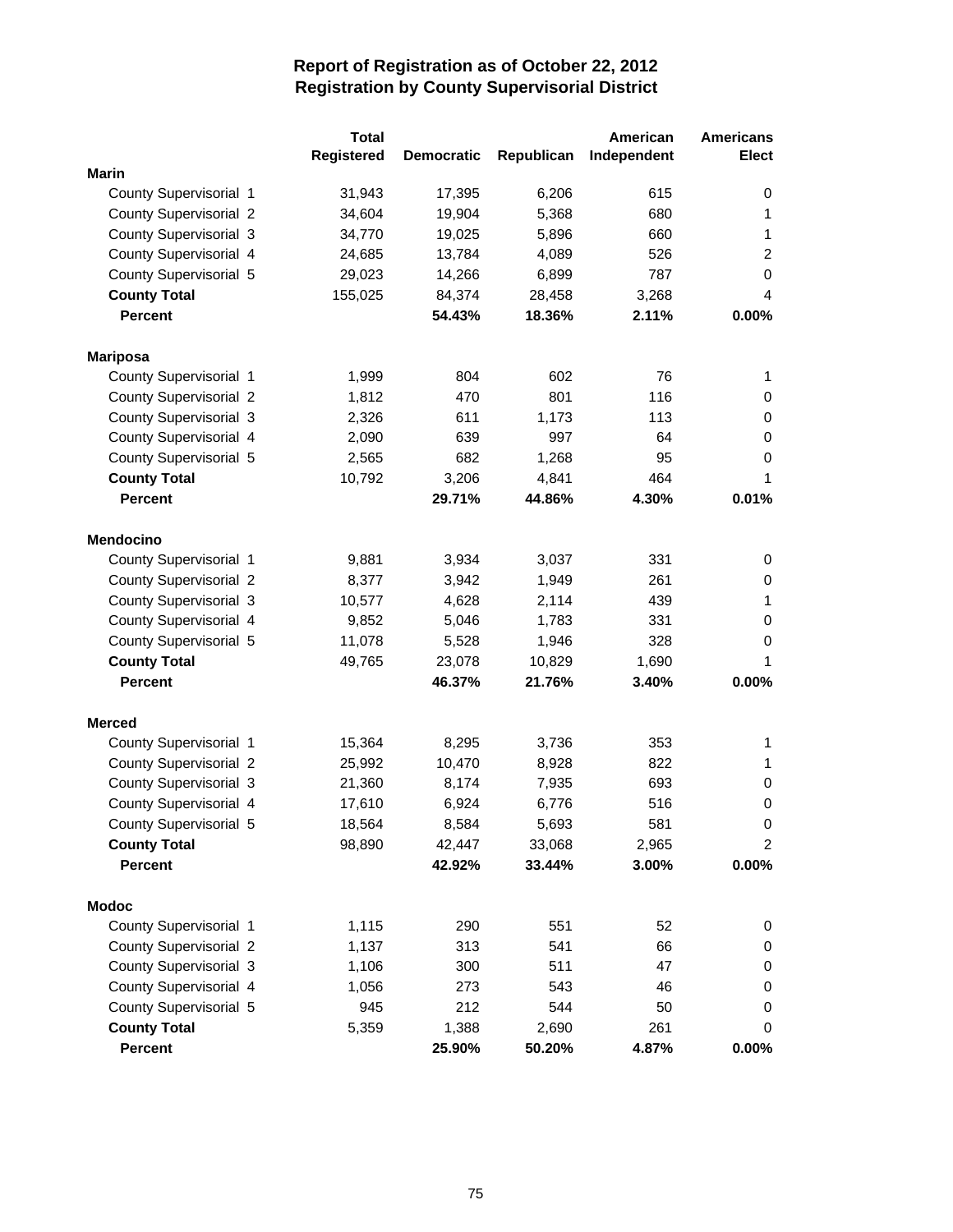|                               |       |             | Peace and      |                | <b>No Party</b>   |
|-------------------------------|-------|-------------|----------------|----------------|-------------------|
|                               | Green | Libertarian | Freedom        | Other          | <b>Preference</b> |
| <b>Marin</b>                  |       |             |                |                |                   |
| County Supervisorial 1        | 408   | 176         | 58             | 81             | 7,004             |
| County Supervisorial 2        | 699   | 186         | 55             | 78             | 7,633             |
| County Supervisorial 3        | 332   | 175         | 44             | 91             | 8,546             |
| County Supervisorial 4        | 487   | 141         | 50             | 80             | 5,526             |
| County Supervisorial 5        | 299   | 162         | 46             | 80             | 6,484             |
| <b>County Total</b>           | 2,225 | 840         | 253            | 410            | 35,193            |
| <b>Percent</b>                | 1.44% | 0.54%       | 0.16%          | 0.26%          | 22.70%            |
| <b>Mariposa</b>               |       |             |                |                |                   |
| County Supervisorial 1        | 51    | 16          | 5              | 38             | 406               |
| <b>County Supervisorial 2</b> | 11    | 19          | 1              | 23             | 371               |
| County Supervisorial 3        | 20    | 14          | $\overline{4}$ | 32             | 359               |
| County Supervisorial 4        | 14    | 19          | $\overline{4}$ | 26             | 327               |
| County Supervisorial 5        | 23    | 30          | 12             | 34             | 421               |
| <b>County Total</b>           | 119   | 98          | 26             | 153            | 1,884             |
| <b>Percent</b>                | 1.10% | 0.91%       | 0.24%          | 1.42%          | 17.46%            |
| <b>Mendocino</b>              |       |             |                |                |                   |
| County Supervisorial 1        | 275   | 81          | 46             | 35             | 2,142             |
| County Supervisorial 2        | 209   | 65          | 38             | 25             | 1,888             |
| County Supervisorial 3        | 515   | 89          | 95             | 74             | 2,622             |
| County Supervisorial 4        | 358   | 84          | 50             | 29             | 2,171             |
| County Supervisorial 5        | 537   | 113         | 64             | 35             | 2,527             |
| <b>County Total</b>           | 1,894 | 432         | 293            | 198            | 11,350            |
| <b>Percent</b>                | 3.81% | 0.87%       | 0.59%          | 0.40%          | 22.81%            |
| <b>Merced</b>                 |       |             |                |                |                   |
| County Supervisorial 1        | 56    | 46          | 59             | 254            | 2,564             |
| <b>County Supervisorial 2</b> | 254   | 124         | 77             | 557            | 4,759             |
| County Supervisorial 3        | 128   | 112         | 62             | 384            | 3,872             |
| County Supervisorial 4        | 62    | 98          | 53             | 213            | 2,968             |
| County Supervisorial 5        | 76    | 88          | 63             | 365            | 3,114             |
| <b>County Total</b>           | 576   | 468         | 314            | 1,773          | 17,277            |
| <b>Percent</b>                | 0.58% | 0.47%       | 0.32%          | 1.79%          | 17.47%            |
| <b>Modoc</b>                  |       |             |                |                |                   |
| County Supervisorial 1        | 6     | 15          | 1              | 1              | 199               |
| <b>County Supervisorial 2</b> | 3     | 10          | 1              | 3              | 200               |
| County Supervisorial 3        | 6     | 6           | $\overline{c}$ | $\overline{c}$ | 232               |
| County Supervisorial 4        | 0     | 9           | 1              | 3              | 181               |
| County Supervisorial 5        | 5     | 5           | 1              | 1              | 127               |
| <b>County Total</b>           | 20    | 45          | 6              | 10             | 939               |
| Percent                       | 0.37% | 0.84%       | 0.11%          | 0.19%          | 17.52%            |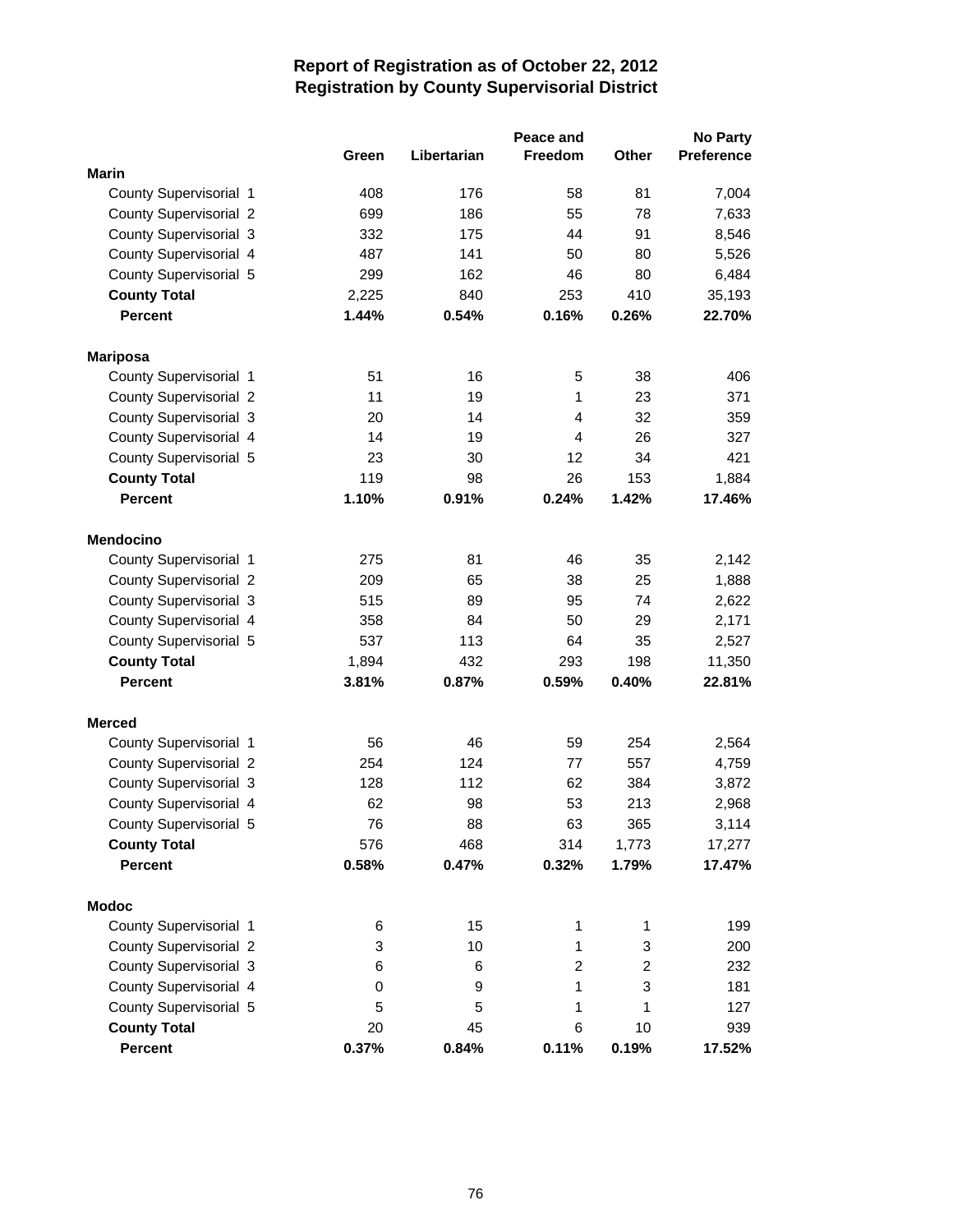|                               | <b>Total</b>      |                   |            | American    | <b>Americans</b> |
|-------------------------------|-------------------|-------------------|------------|-------------|------------------|
|                               | <b>Registered</b> | <b>Democratic</b> | Republican | Independent | <b>Elect</b>     |
| Mono                          |                   |                   |            |             |                  |
| County Supervisorial 1        | 712               | 261               | 178        | 21          | 0                |
| County Supervisorial 2        | 1,534             | 516               | 610        | 76          | 0                |
| County Supervisorial 3        | 1,396             | 445               | 482        | 57          | 0                |
| County Supervisorial 4        | 1,331             | 372               | 612        | 56          | 0                |
| County Supervisorial 5        | 1,010             | 370               | 299        | 30          | 0                |
| <b>County Total</b>           | 5,983             | 1,964             | 2,181      | 240         | 0                |
| <b>Percent</b>                |                   | 32.83%            | 36.45%     | 4.01%       | 0.00%            |
| <b>Monterey</b>               |                   |                   |            |             |                  |
| County Supervisorial 1        | 20,879            | 13,821            | 2,936      | 328         | 1                |
| County Supervisorial 2        | 35,052            | 19,300            | 7,649      | 789         | $\overline{2}$   |
| County Supervisorial 3        | 22,760            | 13,551            | 4,710      | 439         | $\overline{c}$   |
| County Supervisorial 4        | 34,804            | 17,401            | 8,369      | 902         | $\overline{2}$   |
| County Supervisorial 5        | 52,795            | 22,125            | 16,978     | 1,369       | 1                |
| <b>County Total</b>           | 166,290           | 86,198            | 40,642     | 3,827       | 8                |
| <b>Percent</b>                |                   | 51.84%            | 24.44%     | 2.30%       | 0.00%            |
| <b>Napa</b>                   |                   |                   |            |             |                  |
| County Supervisorial 1        | 12,892            | 6,229             | 3,222      | 380         | 0                |
| County Supervisorial 2        | 15,506            | 7,192             | 4,517      | 439         | 1                |
| County Supervisorial 3        | 15,889            | 6,846             | 4,678      | 494         | 0                |
| County Supervisorial 4        | 13,996            | 6,300             | 3,972      | 458         | 1                |
| County Supervisorial 5        | 14,309            | 7,150             | 3,124      | 417         | 1                |
| <b>County Total</b>           | 72,592            | 33,717            | 19,513     | 2,188       | 3                |
| <b>Percent</b>                |                   | 46.45%            | 26.88%     | 3.01%       | 0.00%            |
|                               |                   |                   |            |             |                  |
| <b>Nevada</b>                 |                   |                   |            |             |                  |
| County Supervisorial 1        | 14,183            | 5,151             | 4,988      | 437         | 0                |
| County Supervisorial 2        | 13,551            | 3,603             | 6,626      | 453         | 0                |
| County Supervisorial 3        | 11,479            | 4,059             | 4,096      | 402         | 0                |
| County Supervisorial 4        | 13,239            | 3,964             | 5,452      | 487         | 1                |
| County Supervisorial 5        | 10,401            | 3,959             | 2,719      | 411         | 0                |
| <b>County Total</b>           | 62,853            | 20,736            | 23,881     | 2,190       | 1                |
| <b>Percent</b>                |                   | 32.99%            | 38.00%     | 3.48%       | $0.00\%$         |
| Orange                        |                   |                   |            |             |                  |
| County Supervisorial 1        | 262,060           | 107,852           | 85,186     | 5,648       | 80               |
| <b>County Supervisorial 2</b> | 390,631           | 113,370           | 170,987    | 11,251      | 52               |
| County Supervisorial 3        | 347,944           | 100,625           | 148,688    | 8,733       | 33               |
| County Supervisorial 4        | 293,295           | 106,391           | 107,675    | 7,635       | 37               |
| County Supervisorial 5        | 389,071           | 103,453           | 180,775    | 11,645      | 38               |
| <b>County Total</b>           | 1,683,001         | 531,691           | 693,311    | 44,912      | 240              |
| Percent                       |                   | 31.59%            | 41.19%     | 2.67%       | 0.01%            |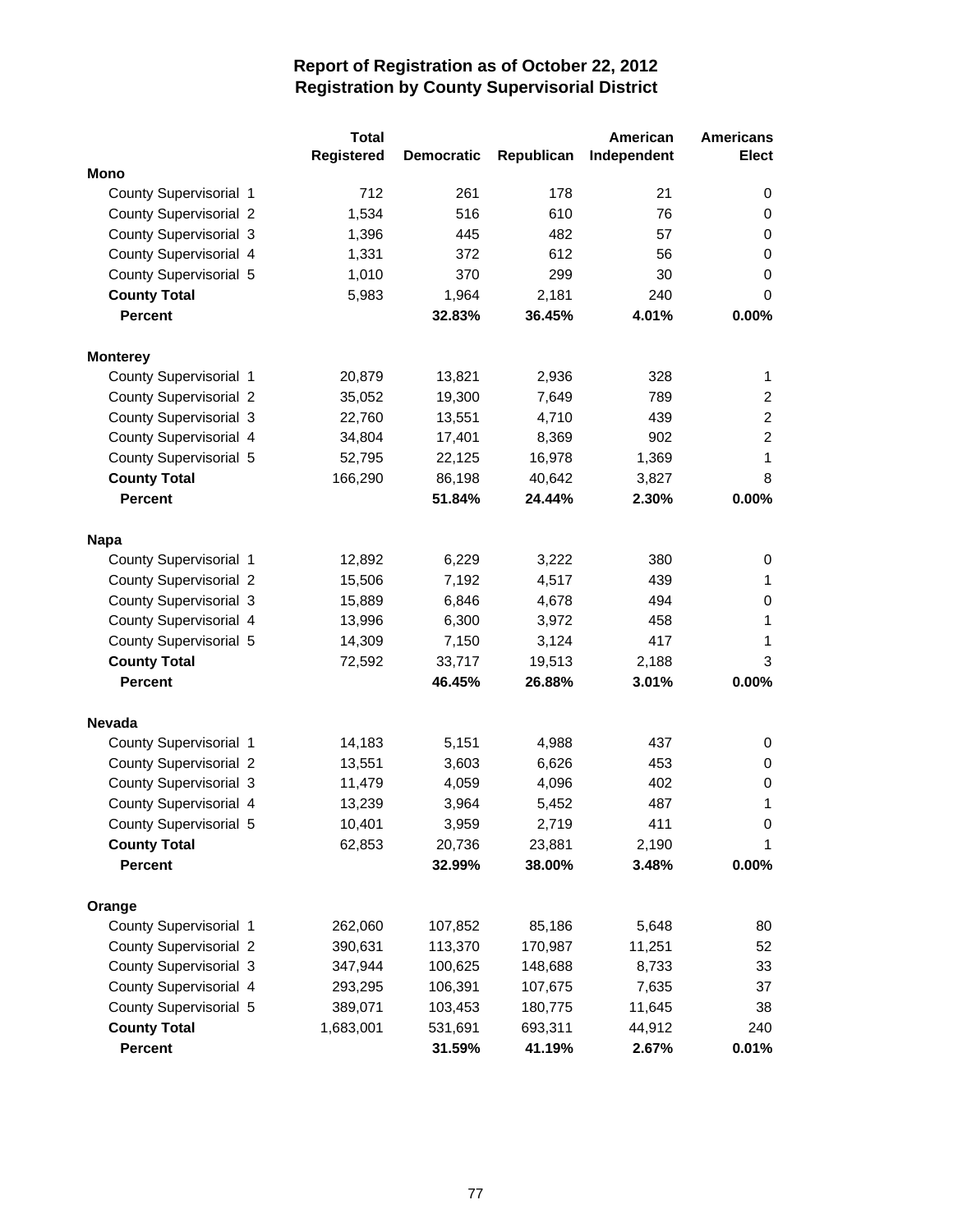|                               |       |                | Peace and |                | <b>No Party</b>   |
|-------------------------------|-------|----------------|-----------|----------------|-------------------|
|                               | Green | Libertarian    | Freedom   | <b>Other</b>   | <b>Preference</b> |
| <b>Mono</b>                   |       |                |           |                |                   |
| County Supervisorial 1        | 12    | $\overline{7}$ | 2         | 0              | 231               |
| <b>County Supervisorial 2</b> | 9     | 9              | 3         | 0              | 311               |
| County Supervisorial 3        | 19    | 5              | 6         | $\overline{2}$ | 380               |
| County Supervisorial 4        | 5     | 10             | 5         | 1              | 270               |
| County Supervisorial 5        | 15    | 11             | 3         | 1              | 281               |
| <b>County Total</b>           | 60    | 42             | 19        | 4              | 1,473             |
| <b>Percent</b>                | 1.00% | 0.70%          | 0.32%     | 0.07%          | 24.62%            |
| <b>Monterey</b>               |       |                |           |                |                   |
| County Supervisorial 1        | 55    | 51             | 62        | 26             | 3,599             |
| <b>County Supervisorial 2</b> | 215   | 162            | 77        | 51             | 6,807             |
| County Supervisorial 3        | 62    | 78             | 71        | 30             | 3,817             |
| County Supervisorial 4        | 243   | 197            | 78        | 47             | 7,565             |
| County Supervisorial 5        | 547   | 331            | 86        | 87             | 11,271            |
| <b>County Total</b>           | 1,122 | 819            | 374       | 241            | 33,059            |
| <b>Percent</b>                | 0.67% | 0.49%          | 0.22%     | 0.14%          | 19.88%            |
| <b>Napa</b>                   |       |                |           |                |                   |
| County Supervisorial 1        | 200   | 88             | 40        | 75             | 2,658             |
| <b>County Supervisorial 2</b> | 151   | 88             | 49        | 69             | 3,000             |
| County Supervisorial 3        | 172   | 101            | 42        | 92             | 3,464             |
| County Supervisorial 4        | 169   | 93             | 49        | 67             | 2,887             |
| County Supervisorial 5        | 124   | 59             | 28        | 72             | 3,334             |
| <b>County Total</b>           | 816   | 429            | 208       | 375            | 15,343            |
| <b>Percent</b>                | 1.12% | 0.59%          | 0.29%     | 0.52%          | 21.14%            |
| <b>Nevada</b>                 |       |                |           |                |                   |
| County Supervisorial 1        | 404   | 135            | 36        | 29             | 3,003             |
| <b>County Supervisorial 2</b> | 239   | 113            | 20        | 35             | 2,462             |
| County Supervisorial 3        | 226   | 111            | 31        | 26             | 2,528             |
| County Supervisorial 4        | 390   | 119            | 48        | 40             | 2,738             |
| County Supervisorial 5        | 224   | 120            | 17        | 13             | 2,938             |
| <b>County Total</b>           | 1,483 | 598            | 152       | 143            | 13,669            |
| <b>Percent</b>                | 2.36% | 0.95%          | 0.24%     | 0.23%          | 21.75%            |
| Orange                        |       |                |           |                |                   |
| County Supervisorial 1        | 941   | 1,622          | 1,228     | 1,118          | 58,385            |
| <b>County Supervisorial 2</b> | 2,038 | 3,546          | 1,066     | 1,861          | 86,460            |
| County Supervisorial 3        | 1,536 | 2,725          | 822       | 1,281          | 83,501            |
| County Supervisorial 4        | 1,259 | 2,069          | 1,073     | 1,256          | 65,900            |
| County Supervisorial 5        | 1,753 | 3,034          | 778       | 1,444          | 86,151            |
| <b>County Total</b>           | 7,527 | 12,996         | 4,967     | 6,960          | 380,397           |
| Percent                       | 0.45% | 0.77%          | 0.30%     | 0.41%          | 22.60%            |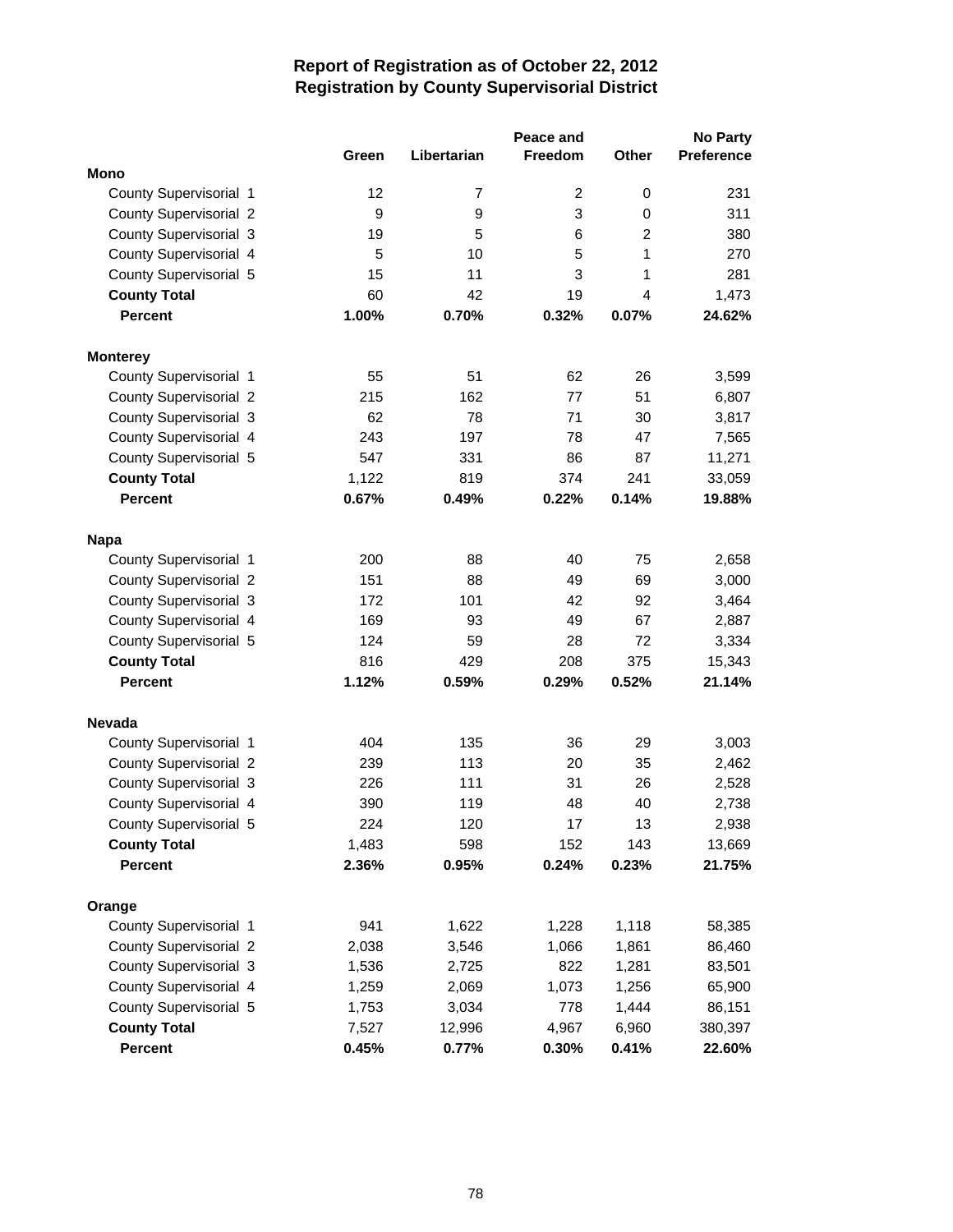|                               | <b>Total</b> |                   |            | American    | <b>Americans</b> |
|-------------------------------|--------------|-------------------|------------|-------------|------------------|
|                               | Registered   | <b>Democratic</b> | Republican | Independent | <b>Elect</b>     |
| <b>Placer</b>                 |              |                   |            |             |                  |
| County Supervisorial 1        | 42,009       | 12,374            | 19,281     | 928         | 1                |
| County Supervisorial 2        | 39,498       | 10,866            | 19,626     | 868         | 3                |
| County Supervisorial 3        | 41,409       | 10,962            | 20,271     | 967         | 1                |
| County Supervisorial 4        | 43,937       | 11,774            | 21,779     | 859         | 1                |
| County Supervisorial 5        | 41,751       | 12,574            | 17,614     | 984         | 0                |
| <b>County Total</b>           | 208,604      | 58,550            | 98,571     | 4,606       | 6                |
| <b>Percent</b>                |              | 28.07%            | 47.25%     | 2.21%       | 0.00%            |
| <b>Plumas</b>                 |              |                   |            |             |                  |
| County Supervisorial 1        | 2,249        | 629               | 976        | 129         | 0                |
| County Supervisorial 2        | 2,691        | 949               | 964        | 127         | 0                |
| County Supervisorial 3        | 2,850        | 755               | 1,448      | 136         | $\overline{2}$   |
| County Supervisorial 4        | 2,521        | 879               | 940        | 123         | 0                |
| County Supervisorial 5        | 2,918        | 929               | 1,302      | 134         | 0                |
| <b>County Total</b>           | 13,229       | 4,141             | 5,630      | 649         | $\overline{2}$   |
| <b>Percent</b>                |              | 31.30%            | 42.56%     | 4.91%       | 0.02%            |
|                               |              |                   |            |             |                  |
| <b>Riverside</b>              |              |                   |            |             |                  |
| County Supervisorial 1        | 192,623      | 66,027            | 81,427     | 5,746       | 17               |
| County Supervisorial 2        | 177,097      | 62,767            | 72,843     | 4,753       | 8                |
| County Supervisorial 3        | 199,692      | 56,468            | 91,836     | 7,453       | $\overline{7}$   |
| County Supervisorial 4        | 177,815      | 75,835            | 65,076     | 4,593       | 5                |
| County Supervisorial 5        | 196,178      | 82,064            | 74,282     | 5,348       | 9                |
| <b>County Total</b>           | 943,405      | 343,161           | 385,464    | 27,893      | 46               |
| <b>Percent</b>                |              | 36.37%            | 40.86%     | 2.96%       | 0.00%            |
| <b>Sacramento</b>             |              |                   |            |             |                  |
| County Supervisorial 1        | 130,582      | 66,681            | 28,729     | 3,409       | 5                |
| County Supervisorial 2        | 126,698      | 67,625            | 30,038     | 3,044       | 4                |
| County Supervisorial 3        | 150,482      | 63,824            | 54,527     | 4,092       | 3                |
| County Supervisorial 4        | 142,364      | 46,332            | 60,935     | 4,822       | 5                |
| County Supervisorial 5        | 148,773      | 62,498            | 51,459     | 4,342       | 8                |
| <b>County Total</b>           | 698,899      | 306,960           | 225,688    | 19,709      | 25               |
| <b>Percent</b>                |              | 43.92%            | 32.29%     | 2.82%       | 0.00%            |
|                               |              |                   |            |             |                  |
| <b>San Benito</b>             |              |                   |            |             |                  |
| County Supervisorial 1        | 5,693        | 2,405             | 1,889      | 131         | 0                |
| <b>County Supervisorial 2</b> | 5,562        | 2,511             | 1,647      | 169         | 0                |
| County Supervisorial 3        | 4,629        | 2,522             | 1,085      | 111         | 0                |
| County Supervisorial 4        | 6,388        | 2,290             | 2,620      | 192         | 1                |
| County Supervisorial 5        | 4,308        | 2,862             | 586        | 75          | 0                |
| <b>County Total</b>           | 26,580       | 12,590            | 7,827      | 678         | 1                |
| Percent                       |              | 47.37%            | 29.45%     | 2.55%       | 0.00%            |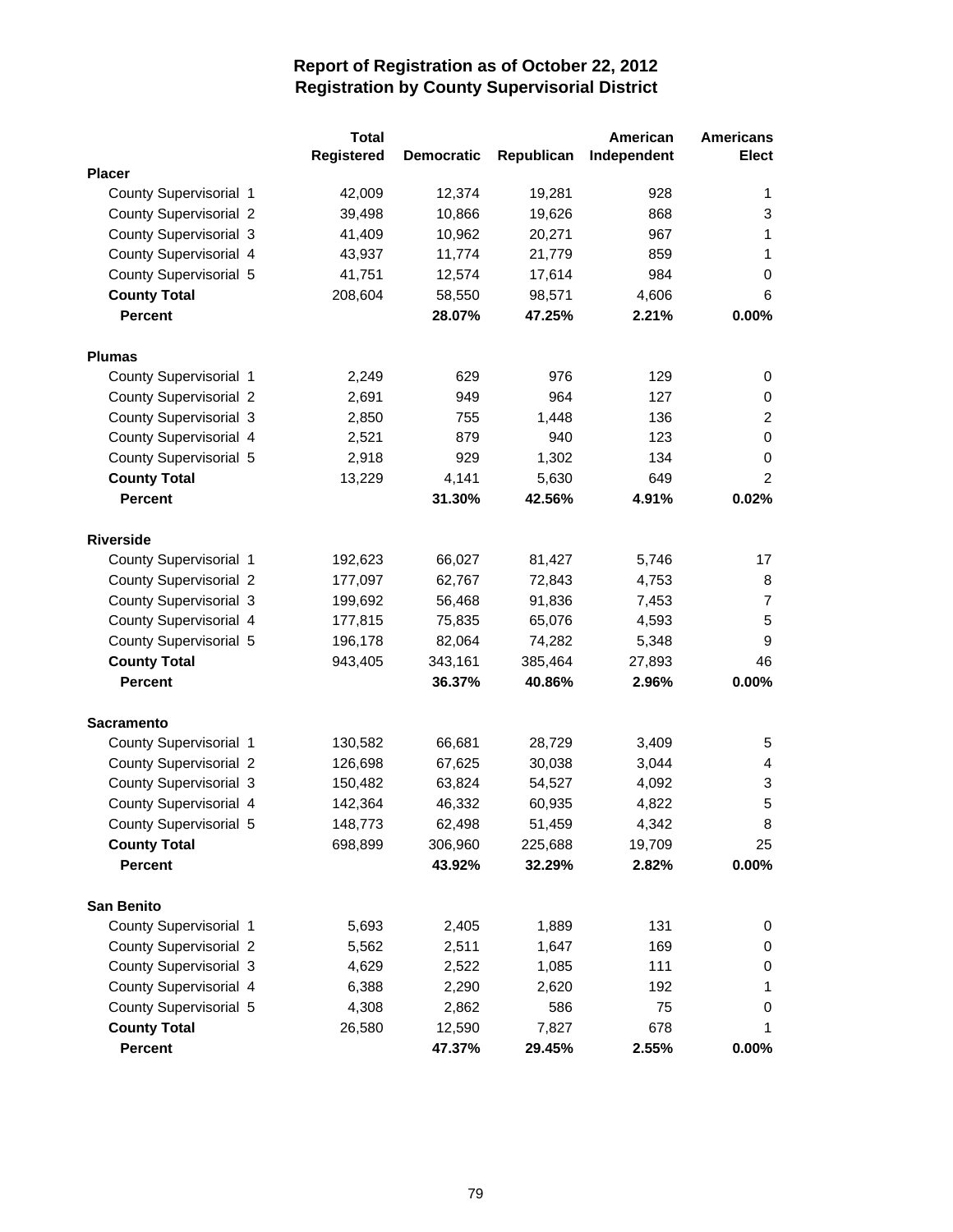|                               |                |             | Peace and |             | <b>No Party</b> |
|-------------------------------|----------------|-------------|-----------|-------------|-----------------|
|                               | Green          | Libertarian | Freedom   | Other       | Preference      |
| <b>Placer</b>                 |                |             |           |             |                 |
| County Supervisorial 1        | 157            | 402         | 64        | 57          | 8,745           |
| <b>County Supervisorial 2</b> | 146            | 375         | 46        | 60          | 7,508           |
| County Supervisorial 3        | 261            | 527         | 80        | 71          | 8,269           |
| County Supervisorial 4        | 165            | 493         | 52        | 64          | 8,750           |
| County Supervisorial 5        | 411            | 425         | 127       | 142         | 9,474           |
| <b>County Total</b>           | 1,140          | 2,222       | 369       | 394         | 42,746          |
| <b>Percent</b>                | 0.55%          | 1.07%       | 0.18%     | 0.19%       | 20.49%          |
| <b>Plumas</b>                 |                |             |           |             |                 |
| County Supervisorial 1        | 13             | 16          | 8         | 0           | 478             |
| <b>County Supervisorial 2</b> | 29             | 27          | 11        | $\mathbf 0$ | 584             |
| County Supervisorial 3        | $\overline{7}$ | 24          | 5         | $\mathbf 0$ | 473             |
| County Supervisorial 4        | 30             | 12          | 13        | 0           | 524             |
| County Supervisorial 5        | 14             | 23          | 3         | $\mathbf 0$ | 513             |
| <b>County Total</b>           | 93             | 102         | 40        | $\mathbf 0$ | 2,572           |
| <b>Percent</b>                | 0.70%          | 0.77%       | 0.30%     | 0.00%       | 19.44%          |
| <b>Riverside</b>              |                |             |           |             |                 |
| County Supervisorial 1        | 663            | 1,129       | 546       | 1,591       | 35,477          |
| County Supervisorial 2        | 566            | 1,033       | 513       | 1,314       | 33,300          |
| County Supervisorial 3        | 582            | 1,243       | 454       | 1,823       | 39,826          |
| County Supervisorial 4        | 408            | 748         | 330       | 1,302       | 29,518          |
| County Supervisorial 5        | 463            | 902         | 476       | 1,462       | 31,172          |
| <b>County Total</b>           | 2,682          | 5,055       | 2,319     | 7,492       | 169,293         |
| <b>Percent</b>                | 0.28%          | 0.54%       | 0.25%     | 0.79%       | 17.94%          |
| <b>Sacramento</b>             |                |             |           |             |                 |
| County Supervisorial 1        | 1,261          | 839         | 659       | 249         | 28,750          |
| County Supervisorial 2        | 550            | 496         | 715       | 218         | 24,008          |
| County Supervisorial 3        | 872            | 883         | 416       | 316         | 25,549          |
| County Supervisorial 4        | 649            | 973         | 371       | 300         | 27,977          |
| County Supervisorial 5        | 568            | 819         | 432       | 254         | 28,393          |
| <b>County Total</b>           | 3,900          | 4,010       | 2,593     | 1,337       | 134,677         |
| <b>Percent</b>                | 0.56%          | 0.57%       | 0.37%     | 0.19%       | 19.27%          |
| <b>San Benito</b>             |                |             |           |             |                 |
| County Supervisorial 1        | 30             | 34          | 19        | 12          | 1,173           |
| County Supervisorial 2        | 55             | 39          | 15        | 6           | 1,120           |
| County Supervisorial 3        | 11             | 18          | 10        | 10          | 862             |
| County Supervisorial 4        | 30             | 36          | 11        | 10          | 1,198           |
| County Supervisorial 5        | 18             | 12          | 15        | 7           | 733             |
| <b>County Total</b>           | 144            | 139         | 70        | 45          | 5,086           |
| Percent                       | 0.54%          | 0.52%       | 0.26%     | 0.17%       | 19.13%          |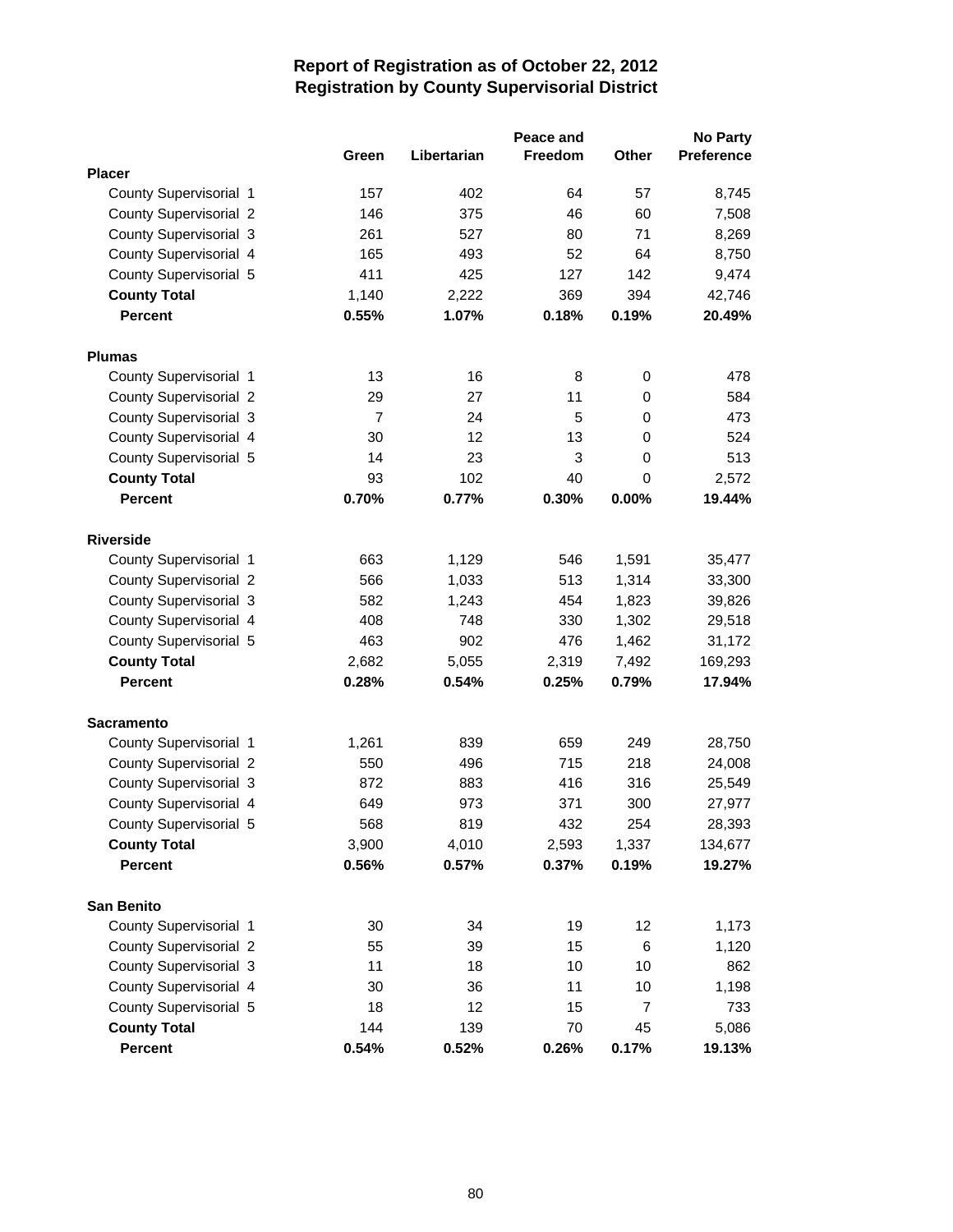|                                | <b>Total</b>      |                   |            | American    | <b>Americans</b> |
|--------------------------------|-------------------|-------------------|------------|-------------|------------------|
|                                | <b>Registered</b> | <b>Democratic</b> | Republican | Independent | Elect            |
| San Bernardino                 |                   |                   |            |             |                  |
| County Supervisorial 1         | 165,133           | 56,151            | 65,360     | 7,897       | 4                |
| <b>County Supervisorial 2</b>  | 190,061           | 71,778            | 71,322     | 5,916       | 20               |
| County Supervisorial 3         | 190,605           | 64,456            | 77,961     | 7,539       | $\overline{2}$   |
| County Supervisorial 4         | 159,355           | 65,676            | 53,543     | 4,444       | $\overline{7}$   |
| County Supervisorial 5         | 146,427           | 72,015            | 38,980     | 4,237       | 23               |
| <b>County Total</b>            | 851,581           | 330,076           | 307,166    | 30,033      | 56               |
| <b>Percent</b>                 |                   | 38.76%            | 36.07%     | 3.53%       | 0.01%            |
|                                |                   |                   |            |             |                  |
| San Diego                      |                   |                   |            |             |                  |
| County Supervisorial 1         | 250,338           | 109,546           | 64,205     | 6,632       | 16               |
| <b>County Supervisorial 2</b>  | 341,749           | 107,653           | 138,402    | 12,560      | 16               |
| County Supervisorial 3         | 325,992           | 101,874           | 120,048    | 10,048      | 16               |
| County Supervisorial 4         | 341,473           | 147,730           | 80,117     | 11,242      | 19               |
| County Supervisorial 5         | 303,541           | 85,128            | 129,813    | 10,960      | 20               |
| <b>County Total</b>            | 1,563,093         | 551,931           | 532,585    | 51,442      | 87               |
| <b>Percent</b>                 |                   | 35.31%            | 34.07%     | 3.29%       | 0.01%            |
|                                |                   |                   |            |             |                  |
| San Francisco                  |                   |                   |            |             |                  |
| County Supervisorial 1         | 43,386            | 22,603            | 4,180      | 784         | 1                |
| <b>County Supervisorial 2</b>  | 49,976            | 24,756            | 8,759      | 1,134       | 1                |
| County Supervisorial 3         | 39,627            | 19,700            | 4,092      | 787         | $\overline{c}$   |
| County Supervisorial 4         | 43,093            | 20,814            | 4,299      | 786         | $\overline{2}$   |
| County Supervisorial 5         | 55,228            | 33,321            | 2,830      | 1,028       | $\mathbf{1}$     |
| County Supervisorial 6         | 39,052            | 20,976            | 3,102      | 798         | $\overline{2}$   |
| County Supervisorial 7         | 46,950            | 25,270            | 6,102      | 877         | $\mathbf{1}$     |
| County Supervisorial 8         | 59,937            | 39,217            | 2,990      | 796         | 3                |
| County Supervisorial 9         | 44,242            | 26,400            | 2,230      | 609         | $\mathbf{1}$     |
| County Supervisorial 10        | 40,739            | 24,572            | 2,303      | 675         | $\overline{2}$   |
| <b>County Supervisorial 11</b> | 37,877            | 20,721            | 2,847      | 623         | $\overline{2}$   |
| <b>County Total</b>            | 500,107           | 278,350           | 43,734     | 8,897       | 18               |
| <b>Percent</b>                 |                   | 55.66%            | 8.74%      | 1.78%       | 0.00%            |
|                                |                   |                   |            |             |                  |
| San Joaquin                    |                   |                   |            |             |                  |
| County Supervisorial 1         | 47,306            | 27,995            | 11,816     | 858         | 4                |
| <b>County Supervisorial 2</b>  | 58,243            | 29,068            | 19,041     | 1,149       | 3                |
| County Supervisorial 3         | 64,259            | 27,796            | 23,468     | 1,728       | 1                |
| County Supervisorial 4         | 67,193            | 19,342            | 35,349     | 1,946       | 0                |
| County Supervisorial 5         | 56,003            | 23,511            | 18,533     | 1,620       | $\overline{c}$   |
| <b>County Total</b>            | 293,004           | 127,712           | 108,207    | 7,301       | 10               |
| Percent                        |                   | 43.59%            | 36.93%     | 2.49%       | $0.00\%$         |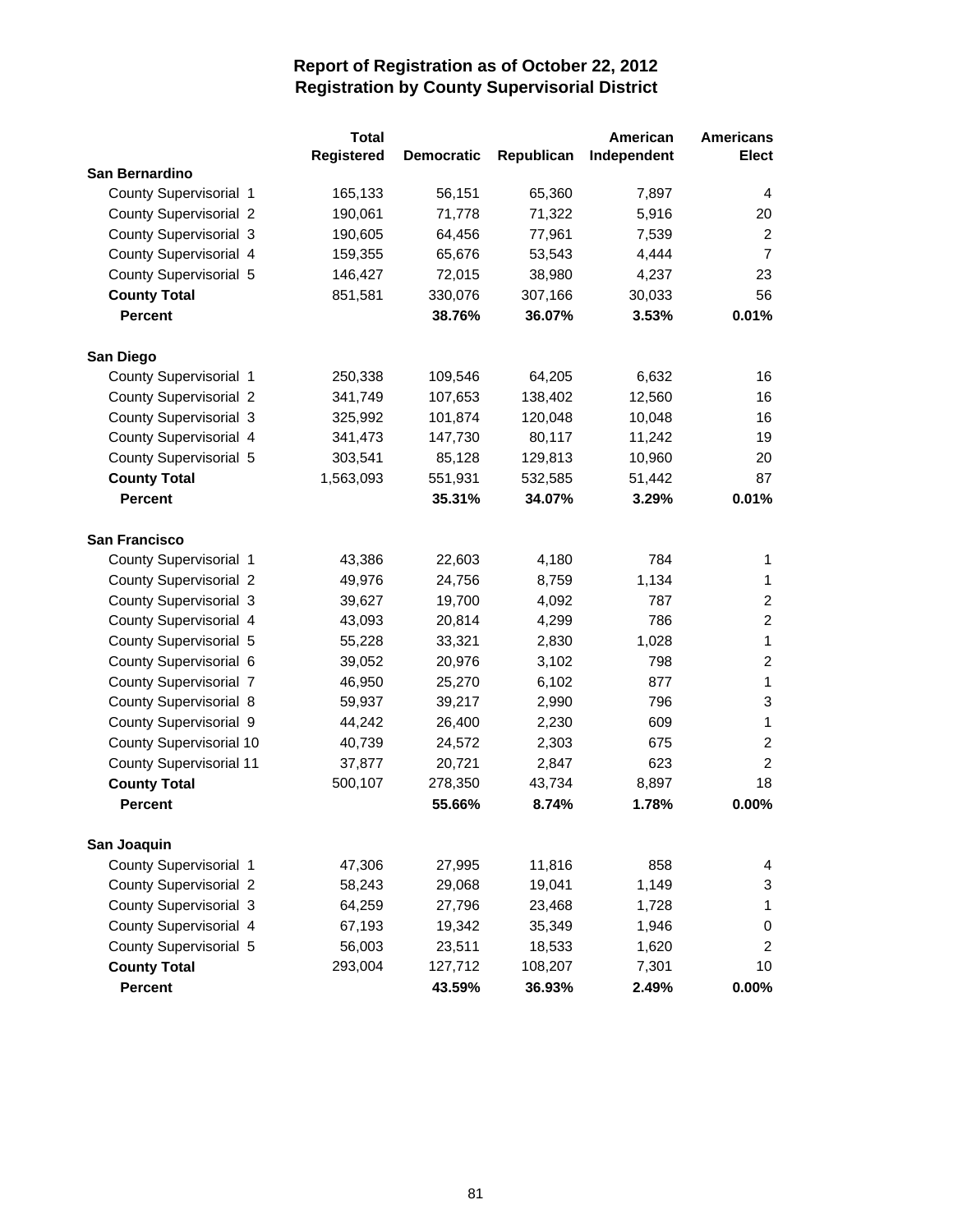|                                |       |             | Peace and      |       | <b>No Party</b> |
|--------------------------------|-------|-------------|----------------|-------|-----------------|
|                                | Green | Libertarian | <b>Freedom</b> | Other | Preference      |
| San Bernardino                 |       |             |                |       |                 |
| County Supervisorial 1         | 520   | 1,091       | 544            | 473   | 33,093          |
| <b>County Supervisorial 2</b>  | 760   | 1,008       | 624            | 323   | 38,310          |
| County Supervisorial 3         | 839   | 1,255       | 580            | 498   | 37,475          |
| County Supervisorial 4         | 538   | 838         | 581            | 259   | 33,469          |
| County Supervisorial 5         | 447   | 625         | 738            | 343   | 29,019          |
| <b>County Total</b>            | 3,104 | 4,817       | 3,067          | 1,896 | 171,366         |
| <b>Percent</b>                 | 0.36% | 0.57%       | 0.36%          | 0.22% | 20.12%          |
| San Diego                      |       |             |                |       |                 |
| County Supervisorial 1         | 936   | 1,271       | 954            | 947   | 65,831          |
| <b>County Supervisorial 2</b>  | 1,449 | 2,607       | 782            | 1,501 | 76,779          |
| County Supervisorial 3         | 1,403 | 2,195       | 618            | 1,015 | 88,775          |
| County Supervisorial 4         | 2,632 | 2,882       | 1,054          | 1,439 | 94,358          |
| County Supervisorial 5         | 1,303 | 2,310       | 617            | 918   | 72,472          |
| <b>County Total</b>            | 7,723 | 11,265      | 4,025          | 5,820 | 398,215         |
| <b>Percent</b>                 | 0.49% | 0.72%       | 0.26%          | 0.37% | 25.48%          |
|                                |       |             |                |       |                 |
| <b>San Francisco</b>           |       |             |                |       |                 |
| County Supervisorial 1         | 712   | 250         | 116            | 106   | 14,634          |
| <b>County Supervisorial 2</b>  | 378   | 356         | 46             | 110   | 14,436          |
| County Supervisorial 3         | 488   | 309         | 115            | 92    | 14,042          |
| County Supervisorial 4         | 654   | 227         | 152            | 121   | 16,038          |
| County Supervisorial 5         | 1,376 | 389         | 210            | 131   | 15,942          |
| County Supervisorial 6         | 616   | 335         | 208            | 92    | 12,923          |
| County Supervisorial 7         | 597   | 265         | 140            | 109   | 13,589          |
| County Supervisorial 8         | 1,392 | 293         | 133            | 107   | 15,006          |
| County Supervisorial 9         | 1,242 | 225         | 247            | 126   | 13,162          |
| County Supervisorial 10        | 468   | 181         | 184            | 132   | 12,222          |
| <b>County Supervisorial 11</b> | 433   | 156         | 174            | 104   | 12,817          |
| <b>County Total</b>            | 8,356 | 2,986       | 1,725          | 1,230 | 154,811         |
| <b>Percent</b>                 | 1.67% | 0.60%       | 0.34%          | 0.25% | 30.96%          |
| San Joaquin                    |       |             |                |       |                 |
| County Supervisorial 1         | 114   | 135         | 140            | 160   | 6,084           |
| County Supervisorial 2         | 175   | 226         | 147            | 268   | 8,166           |
| County Supervisorial 3         | 186   | 285         | 138            | 351   | 10,306          |
| County Supervisorial 4         | 188   | 317         | 139            | 332   | 9,580           |
| County Supervisorial 5         | 152   | 291         | 102            | 323   | 11,469          |
| <b>County Total</b>            | 815   | 1,254       | 666            | 1,434 | 45,605          |
| Percent                        | 0.28% | 0.43%       | 0.23%          | 0.49% | 15.56%          |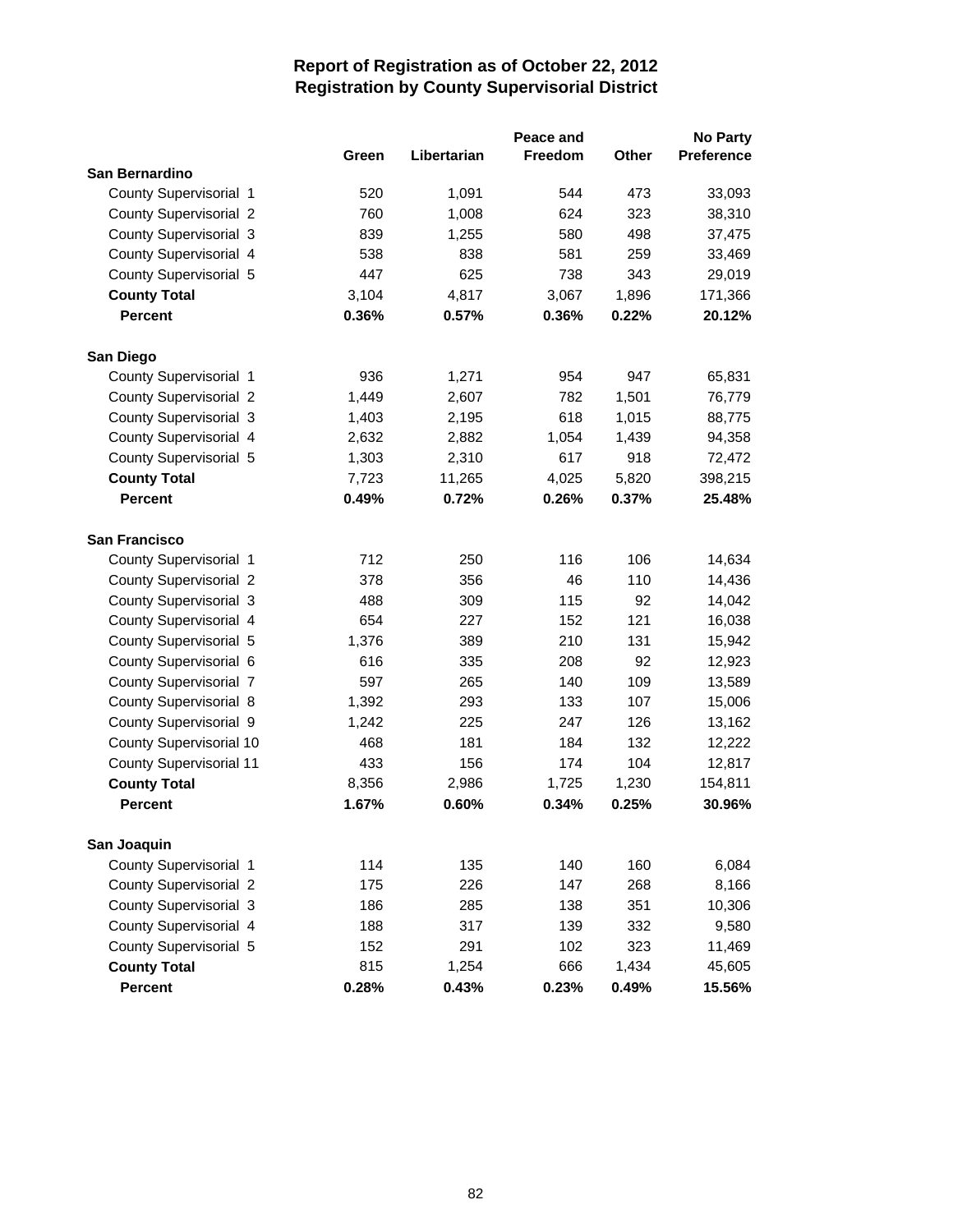|                               | <b>Total</b> |                   |            | American    | <b>Americans</b> |
|-------------------------------|--------------|-------------------|------------|-------------|------------------|
|                               | Registered   | <b>Democratic</b> | Republican | Independent | <b>Elect</b>     |
| San Luis Obispo               |              |                   |            |             |                  |
| County Supervisorial 1        | 29,528       | 7,972             | 14,361     | 859         | 0                |
| <b>County Supervisorial 2</b> | 32,473       | 12,842            | 10,239     | 843         | 1                |
| County Supervisorial 3        | 32,939       | 12,257            | 11,438     | 836         | 0                |
| County Supervisorial 4        | 31,785       | 10,653            | 13,219     | 885         | 1                |
| County Supervisorial 5        | 31,878       | 9,782             | 13,566     | 839         | 1                |
| <b>County Total</b>           | 158,603      | 53,506            | 62,823     | 4,262       | 3                |
| <b>Percent</b>                |              | 33.74%            | 39.61%     | 2.69%       | 0.00%            |
| <b>San Mateo</b>              |              |                   |            |             |                  |
| County Supervisorial 1        | 71,163       | 36,031            | 14,435     | 1,569       | 0                |
| <b>County Supervisorial 2</b> | 76,073       | 37,753            | 15,678     | 1,629       | $\overline{c}$   |
| County Supervisorial 3        | 91,251       | 44,336            | 20,656     | 2,199       | $\overline{2}$   |
| County Supervisorial 4        | 63,181       | 33,847            | 11,789     | 1,163       | 3                |
| County Supervisorial 5        | 59,818       | 33,364            | 7,788      | 1,119       | 3                |
| <b>County Total</b>           | 361,486      | 185,331           | 70,346     | 7,679       | 10               |
| <b>Percent</b>                |              | 51.27%            | 19.46%     | 2.12%       | $0.00\%$         |
| Santa Barbara                 |              |                   |            |             |                  |
| County Supervisorial 1        | 44,791       | 21,703            | 10,506     | 1,110       | 0                |
| County Supervisorial 2        | 51,318       | 23,139            | 14,282     | 1,120       | 1                |
| County Supervisorial 3        | 45,885       | 17,994            | 13,298     | 1,085       | 0                |
| County Supervisorial 4        | 37,680       | 11,708            | 16,713     | 1,207       | 1                |
| County Supervisorial 5        | 24,320       | 10,025            | 7,893      | 686         | 0                |
| <b>County Total</b>           | 203,994      | 84,569            | 62,692     | 5,208       | $\overline{2}$   |
| <b>Percent</b>                |              | 41.46%            | 30.73%     | 2.55%       | 0.00%            |
| <b>Santa Clara</b>            |              |                   |            |             |                  |
| County Supervisorial 1        | 178,143      | 76,863            | 50,344     | 4,525       | 4                |
| <b>County Supervisorial 2</b> | 117,566      | 61,111            | 17,075     | 2,502       | 9                |
| County Supervisorial 3        | 154,607      | 69,116            | 30,976     | 3,066       | 5                |
| County Supervisorial 4        | 173,505      | 81,174            | 38,937     | 3,981       | $\overline{7}$   |
| County Supervisorial 5        | 194,016      | 84,802            | 41,222     | 2,809       | 6                |
| <b>County Total</b>           | 817,837      | 373,066           | 178,554    | 16,883      | 31               |
| <b>Percent</b>                |              | 45.62%            | 21.83%     | 2.06%       | $0.00\%$         |
| <b>Santa Cruz</b>             |              |                   |            |             |                  |
| County Supervisorial 1        | 35,001       | 18,440            | 6,273      | 854         | 0                |
| <b>County Supervisorial 2</b> | 32,789       | 17,180            | 6,933      | 757         | 0                |
| County Supervisorial 3        | 38,944       | 22,988            | 3,385      | 794         | 0                |
| County Supervisorial 4        | 17,186       | 10,601            | 2,494      | 312         | 3                |
| County Supervisorial 5        | 34,604       | 16,708            | 7,298      | 944         | 1                |
| <b>County Total</b>           | 158,524      | 85,917            | 26,383     | 3,661       | 4                |
| Percent                       |              | 54.20%            | 16.64%     | 2.31%       | 0.00%            |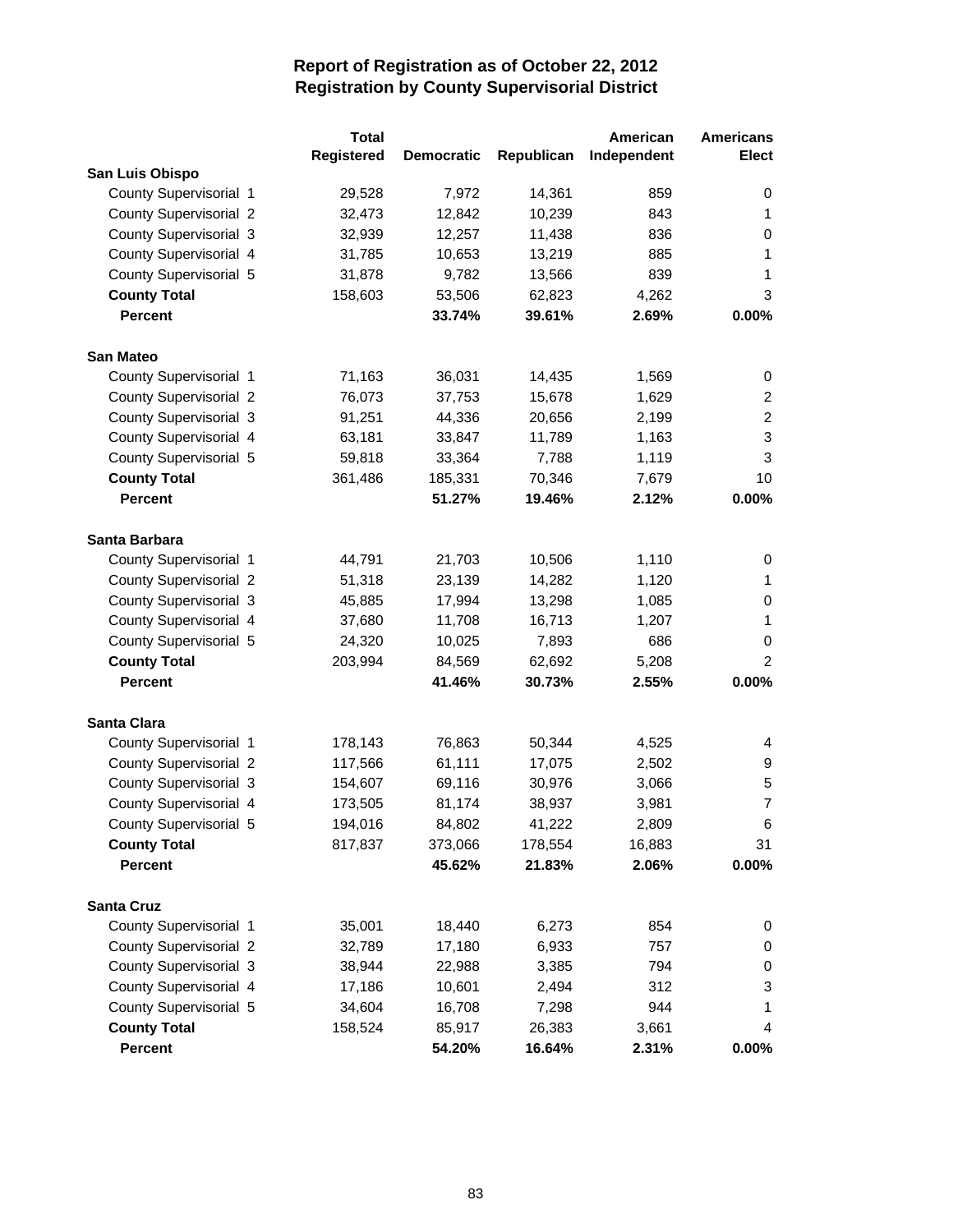|                               |       |             | Peace and |       | No Party   |
|-------------------------------|-------|-------------|-----------|-------|------------|
|                               | Green | Libertarian | Freedom   | Other | Preference |
| San Luis Obispo               |       |             |           |       |            |
| County Supervisorial 1        | 159   | 195         | 53        | 419   | 5,510      |
| <b>County Supervisorial 2</b> | 450   | 305         | 82        | 605   | 7,106      |
| County Supervisorial 3        | 334   | 299         | 59        | 539   | 7,177      |
| County Supervisorial 4        | 178   | 204         | 74        | 525   | 6,046      |
| County Supervisorial 5        | 282   | 297         | 57        | 502   | 6,552      |
| <b>County Total</b>           | 1,403 | 1,300       | 325       | 2,590 | 32,391     |
| <b>Percent</b>                | 0.88% | 0.82%       | 0.20%     | 1.63% | 20.42%     |
| <b>San Mateo</b>              |       |             |           |       |            |
| County Supervisorial 1        | 387   | 294         | 140       | 189   | 18,118     |
| <b>County Supervisorial 2</b> | 466   | 373         | 118       | 222   | 19,832     |
| County Supervisorial 3        | 878   | 586         | 144       | 296   | 22,154     |
| County Supervisorial 4        | 488   | 357         | 175       | 174   | 15,185     |
| County Supervisorial 5        | 307   | 203         | 153       | 176   | 16,705     |
| <b>County Total</b>           | 2,526 | 1,813       | 730       | 1,057 | 91,994     |
| <b>Percent</b>                | 0.70% | 0.50%       | 0.20%     | 0.29% | 25.45%     |
| Santa Barbara                 |       |             |           |       |            |
| County Supervisorial 1        | 505   | 306         | 87        | 543   | 10,031     |
| <b>County Supervisorial 2</b> | 542   | 322         | 102       | 559   | 11,251     |
| County Supervisorial 3        | 321   | 422         | 92        | 418   | 12,255     |
| County Supervisorial 4        | 120   | 181         | 94        | 371   | 7,285      |
| County Supervisorial 5        | 74    | 129         | 76        | 245   | 5,192      |
| <b>County Total</b>           | 1,562 | 1,360       | 451       | 2,136 | 46,014     |
| <b>Percent</b>                | 0.77% | 0.67%       | 0.22%     | 1.05% | 22.56%     |
| <b>Santa Clara</b>            |       |             |           |       |            |
| County Supervisorial 1        | 892   | 1,059       | 339       | 315   | 43,802     |
| County Supervisorial 2        | 650   | 633         | 560       | 221   | 34,805     |
| County Supervisorial 3        | 598   | 719         | 433       | 280   | 49,414     |
| County Supervisorial 4        | 1,094 | 1,200       | 397       | 356   | 46,359     |
| County Supervisorial 5        | 1,111 | 1,110       | 211       | 367   | 62,378     |
| <b>County Total</b>           | 4,345 | 4,721       | 1,940     | 1,539 | 236,758    |
| <b>Percent</b>                | 0.53% | 0.58%       | 0.24%     | 0.19% | 28.95%     |
| <b>Santa Cruz</b>             |       |             |           |       |            |
| County Supervisorial 1        | 669   | 284         | 118       | 353   | 8,010      |
| <b>County Supervisorial 2</b> | 437   | 241         | 108       | 292   | 6,841      |
| County Supervisorial 3        | 1,102 | 341         | 151       | 362   | 9,821      |
| County Supervisorial 4        | 123   | 62          | 72        | 96    | 3,423      |
| County Supervisorial 5        | 824   | 427         | 107       | 390   | 7,905      |
| <b>County Total</b>           | 3,155 | 1,355       | 556       | 1,493 | 36,000     |
| Percent                       | 1.99% | 0.85%       | 0.35%     | 0.94% | 22.71%     |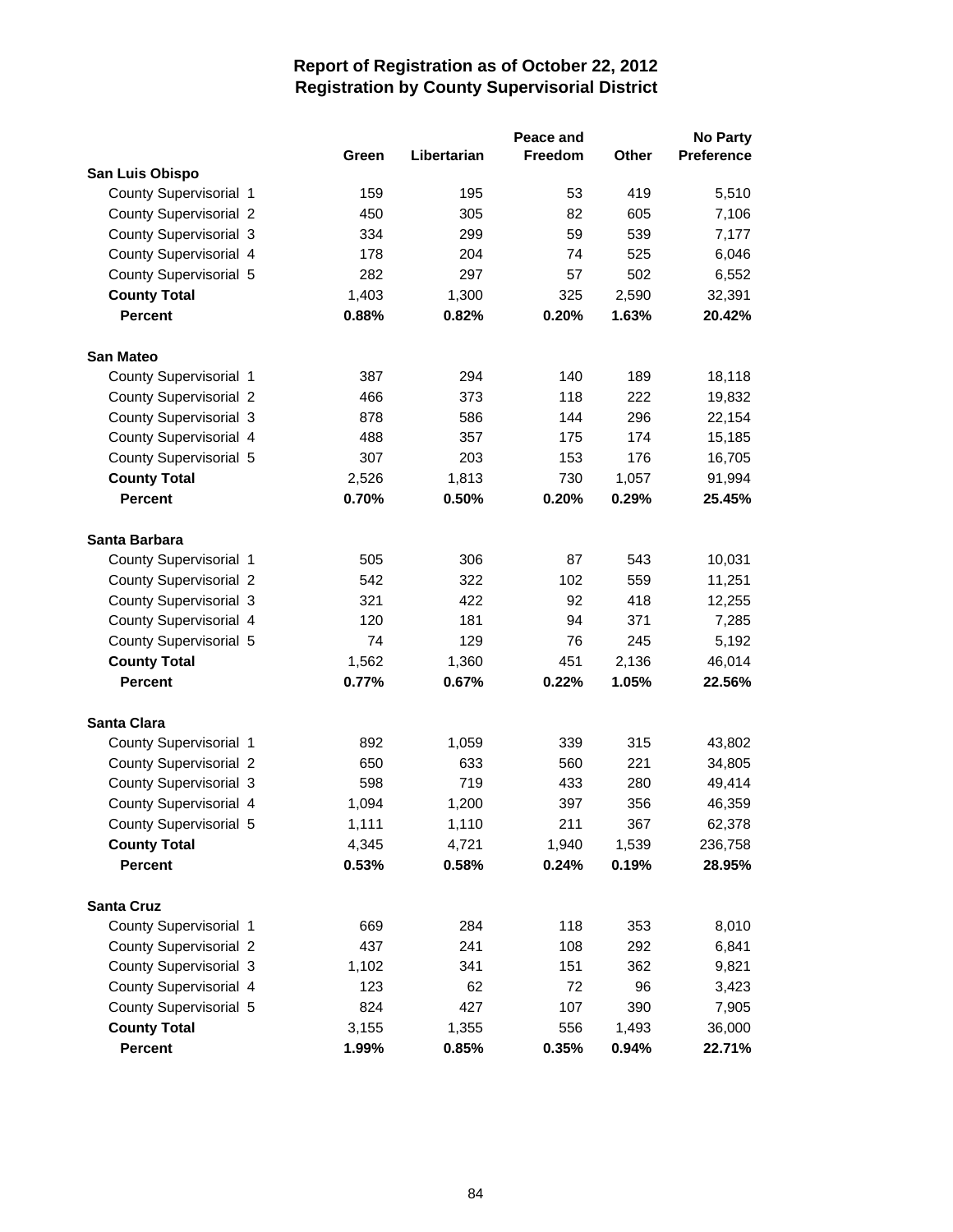|                               | <b>Total</b>      |                   |            | American    | <b>Americans</b> |
|-------------------------------|-------------------|-------------------|------------|-------------|------------------|
|                               | <b>Registered</b> | <b>Democratic</b> | Republican | Independent | <b>Elect</b>     |
| <b>Shasta</b>                 |                   |                   |            |             |                  |
| County Supervisorial 1        | 19,355            | 5,564             | 8,246      | 710         | 0                |
| <b>County Supervisorial 2</b> | 20,202            | 5,522             | 9,225      | 730         | 0                |
| County Supervisorial 3        | 20,095            | 5,189             | 9,731      | 733         | 0                |
| County Supervisorial 4        | 20,374            | 5,103             | 9,785      | 717         | 1                |
| County Supervisorial 5        | 20,209            | 5,262             | 9,815      | 804         | 0                |
| <b>County Total</b>           | 100,235           | 26,640            | 46,802     | 3,694       | 1                |
| <b>Percent</b>                |                   | 26.58%            | 46.69%     | 3.69%       | 0.00%            |
| <b>Sierra</b>                 |                   |                   |            |             |                  |
| County Supervisorial 1        | 530               | 149               | 216        | 27          | 0                |
| <b>County Supervisorial 2</b> | 458               | 166               | 174        | 22          | 0                |
| County Supervisorial 3        | 488               | 120               | 232        | 26          | 0                |
| County Supervisorial 4        | 457               | 148               | 180        | 27          | 0                |
| County Supervisorial 5        | 393               | 77                | 184        | 30          | 0                |
| <b>County Total</b>           | 2,326             | 660               | 986        | 132         | 0                |
| <b>Percent</b>                |                   | 28.37%            | 42.39%     | 5.67%       | 0.00%            |
| <b>Siskiyou</b>               |                   |                   |            |             |                  |
| County Supervisorial 1        | 4,423             | 1,283             | 2,076      | 209         | 1                |
| <b>County Supervisorial 2</b> | 5,520             | 2,215             | 1,655      | 226         | 0                |
| County Supervisorial 3        | 5,435             | 1,943             | 2,044      | 236         | 0                |
| County Supervisorial 4        | 5,312             | 1,541             | 2,430      | 226         | 0                |
| County Supervisorial 5        | 5,178             | 1,405             | 2,397      | 227         | 0                |
| <b>County Total</b>           | 25,868            | 8,387             | 10,602     | 1,124       | 1                |
| <b>Percent</b>                |                   | 32.42%            | 40.99%     | 4.35%       | 0.00%            |
|                               |                   |                   |            |             |                  |
| Solano                        |                   |                   |            |             |                  |
| County Supervisorial 1        | 39,655            | 24,025            | 5,587      | 870         | $\overline{2}$   |
| <b>County Supervisorial 2</b> | 47,116            | 24,239            | 10,324     | 1,287       | 3                |
| County Supervisorial 3        | 38,502            | 19,210            | 9,147      | 1,030       | $\overline{c}$   |
| County Supervisorial 4        | 39,538            | 15,188            | 13,947     | 1,302       | $\overline{2}$   |
| County Supervisorial 5        | 44,673            | 19,153            | 13,772     | 1,398       | 3                |
| <b>County Total</b>           | 209,484           | 101,815           | 52,777     | 5,887       | 12               |
| <b>Percent</b>                |                   | 48.60%            | 25.19%     | 2.81%       | 0.01%            |
| Sonoma                        |                   |                   |            |             |                  |
| County Supervisorial 1        | 59,299            | 29,942            | 14,754     | 1,462       | 1                |
| County Supervisorial 2        | 54,129            | 27,622            | 11,636     | 1,421       | 1                |
| County Supervisorial 3        | 44,911            | 23,597            | 8,606      | 1,182       | 1                |
| County Supervisorial 4        | 51,121            | 24,807            | 13,236     | 1,316       | 0                |
| County Supervisorial 5        | 50,855            | 28,266            | 8,335      | 1,110       | 0                |
| <b>County Total</b>           | 260,315           | 134,234           | 56,567     | 6,491       | 3                |
| Percent                       |                   | 51.57%            | 21.73%     | 2.49%       | 0.00%            |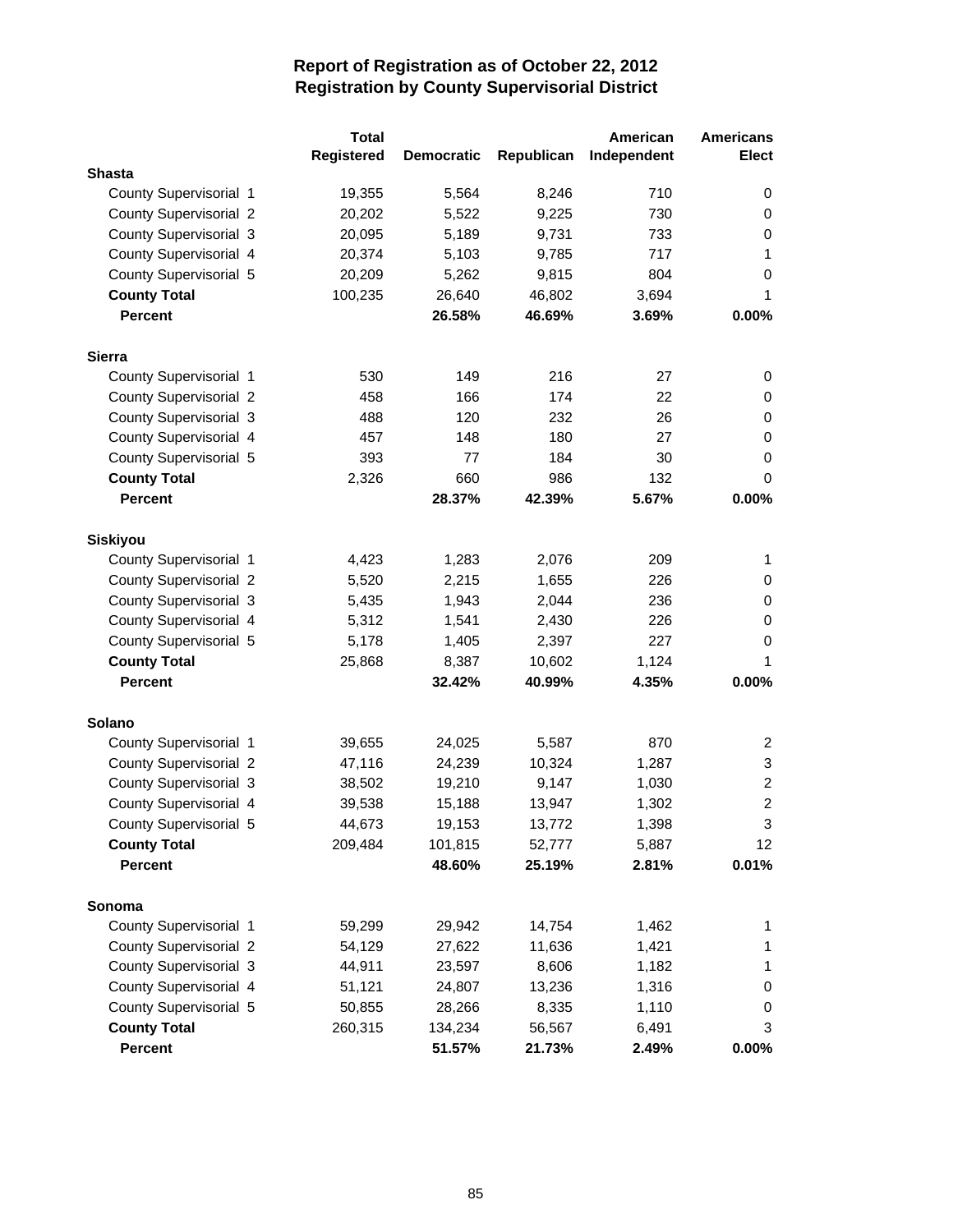|                               |                |                | Peace and      |                | <b>No Party</b>   |
|-------------------------------|----------------|----------------|----------------|----------------|-------------------|
|                               | Green          | Libertarian    | Freedom        | <b>Other</b>   | <b>Preference</b> |
| <b>Shasta</b>                 |                |                |                |                |                   |
| County Supervisorial 1        | 115            | 168            | 60             | 69             | 4,423             |
| County Supervisorial 2        | 108            | 179            | 57             | 76             | 4,305             |
| County Supervisorial 3        | 82             | 163            | 47             | 73             | 4,077             |
| County Supervisorial 4        | 103            | 153            | 63             | 65             | 4,384             |
| County Supervisorial 5        | 60             | 139            | 59             | 65             | 4,005             |
| <b>County Total</b>           | 468            | 802            | 286            | 348            | 21,194            |
| <b>Percent</b>                | 0.47%          | 0.80%          | 0.29%          | 0.35%          | 21.14%            |
| <b>Sierra</b>                 |                |                |                |                |                   |
| County Supervisorial 1        | 14             | 14             | 1              | 12             | 97                |
| <b>County Supervisorial 2</b> | 1              | $\overline{4}$ | $\mathbf 0$    | 5              | 86                |
| County Supervisorial 3        | 1              | 7              | 2              | 11             | 89                |
| County Supervisorial 4        | $\overline{c}$ | $\overline{4}$ | $\mathbf 0$    | 9              | 87                |
| County Supervisorial 5        | $\overline{7}$ | $\overline{2}$ | 1              | 5              | 87                |
| <b>County Total</b>           | 25             | 31             | $\overline{4}$ | 42             | 446               |
| <b>Percent</b>                | 1.07%          | 1.33%          | 0.17%          | 1.81%          | 19.17%            |
| Siskiyou                      |                |                |                |                |                   |
| County Supervisorial 1        | 16             | 35             | 12             | $\overline{4}$ | 787               |
| <b>County Supervisorial 2</b> | 76             | 59             | 28             | 18             | 1,243             |
| County Supervisorial 3        | 35             | 48             | 16             | 21             | 1,092             |
| County Supervisorial 4        | 24             | 38             | 15             | 5              | 1,033             |
| County Supervisorial 5        | 42             | 71             | 18             | $\overline{7}$ | 1,011             |
| <b>County Total</b>           | 193            | 251            | 89             | 55             | 5,166             |
| <b>Percent</b>                | 0.75%          | 0.97%          | 0.34%          | 0.21%          | 19.97%            |
| <b>Solano</b>                 |                |                |                |                |                   |
| County Supervisorial 1        | 189            | 143            | 129            | 150            | 8,560             |
| <b>County Supervisorial 2</b> | 266            | 277            | 105            | 232            | 10,383            |
| County Supervisorial 3        | 145            | 189            | 110            | 185            | 8,484             |
| County Supervisorial 4        | 148            | 232            | 106            | 154            | 8,459             |
| County Supervisorial 5        | 130            | 243            | 88             | 191            | 9,695             |
| <b>County Total</b>           | 878            | 1,084          | 538            | 912            | 45,581            |
| <b>Percent</b>                | 0.42%          | 0.52%          | 0.26%          | 0.44%          | 21.76%            |
| Sonoma                        |                |                |                |                |                   |
| County Supervisorial 1        | 727            | 356            | 136            | 175            | 11,746            |
| <b>County Supervisorial 2</b> | 992            | 360            | 124            | 209            | 11,764            |
| County Supervisorial 3        | 774            | 361            | 147            | 155            | 10,088            |
| County Supervisorial 4        | 598            | 359            | 126            | 162            | 10,517            |
| County Supervisorial 5        | 1,508          | 349            | 204            | 188            | 10,895            |
| <b>County Total</b>           | 4,599          | 1,785          | 737            | 889            | 55,010            |
| Percent                       | 1.77%          | 0.69%          | 0.28%          | 0.34%          | 21.13%            |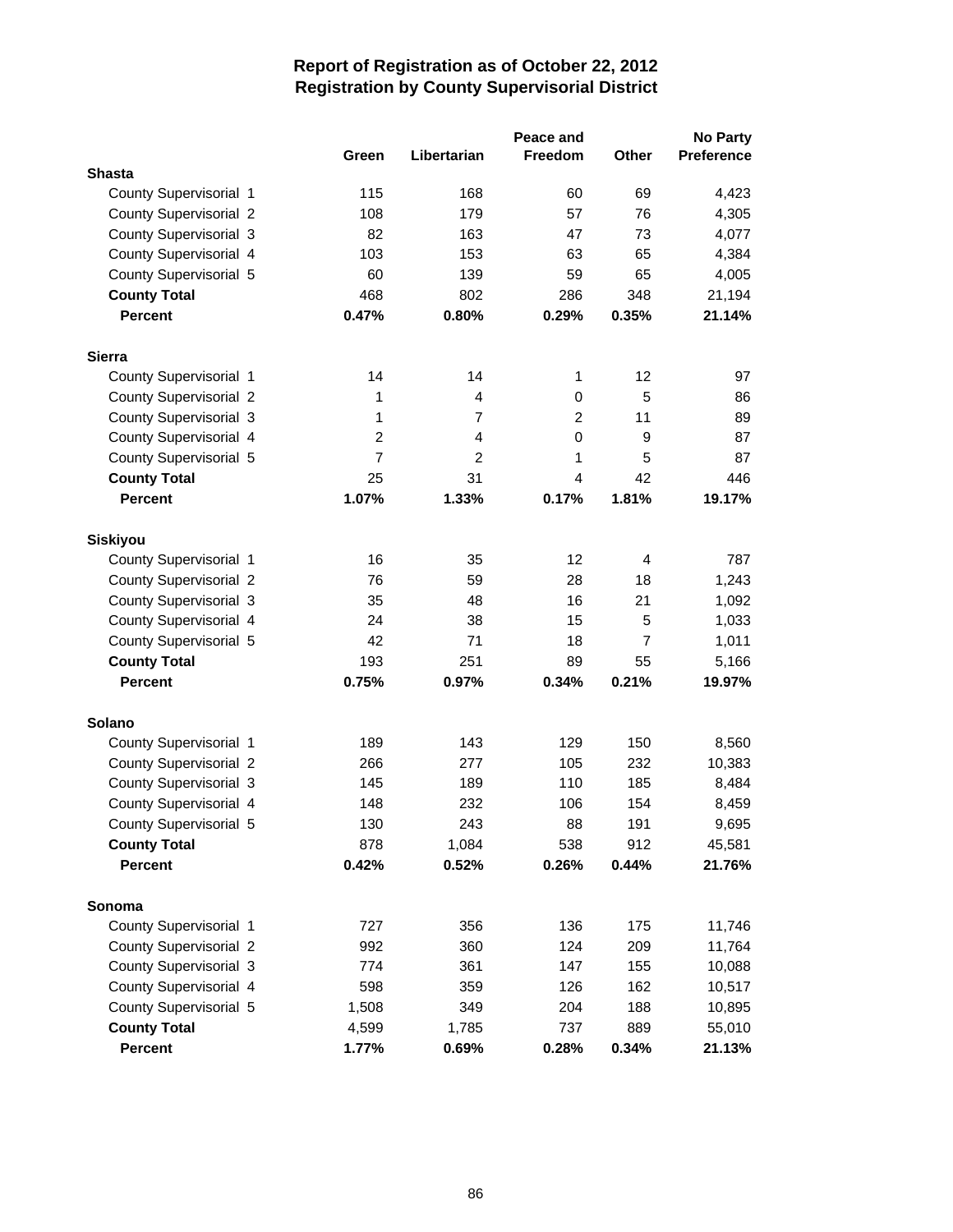|                               | <b>Total</b> |                   |            | American    | <b>Americans</b> |
|-------------------------------|--------------|-------------------|------------|-------------|------------------|
|                               | Registered   | <b>Democratic</b> | Republican | Independent | <b>Elect</b>     |
| <b>Stanislaus</b>             |              |                   |            |             |                  |
| County Supervisorial 1        | 49,345       | 17,466            | 21,129     | 1,449       | 3                |
| <b>County Supervisorial 2</b> | 45,903       | 16,743            | 19,351     | 1,243       | 0                |
| County Supervisorial 3        | 44,701       | 19,219            | 16,289     | 1,203       | $\overline{2}$   |
| County Supervisorial 4        | 53,866       | 21,629            | 21,276     | 1,475       | $\overline{4}$   |
| County Supervisorial 5        | 39,094       | 18,291            | 12,693     | 1,014       | 3                |
| <b>County Total</b>           | 232,909      | 93,348            | 90,738     | 6,384       | 12               |
| <b>Percent</b>                |              | 40.08%            | 38.96%     | 2.74%       | 0.01%            |
| <b>Sutter</b>                 |              |                   |            |             |                  |
| County Supervisorial 1        | 8,253        | 2,897             | 3,542      | 241         | 0                |
| <b>County Supervisorial 2</b> | 5,997        | 2,072             | 2,375      | 246         | 0                |
| County Supervisorial 3        | 10,294       | 2,870             | 5,370      | 303         | 0                |
| County Supervisorial 4        | 8,822        | 3,287             | 3,331      | 273         | 0                |
| County Supervisorial 5        | 8,828        | 2,600             | 4,272      | 274         | 0                |
| <b>County Total</b>           | 42,194       | 13,726            | 18,890     | 1,337       | 0                |
| <b>Percent</b>                |              | 32.53%            | 44.77%     | 3.17%       | 0.00%            |
|                               |              |                   |            |             |                  |
| <b>Tehama</b>                 |              |                   |            |             |                  |
| County Supervisorial 1        | 7,122        | 1,966             | 3,412      | 346         | 0                |
| <b>County Supervisorial 2</b> | 6,199        | 1,956             | 2,581      | 333         | 0                |
| County Supervisorial 3        | 6,777        | 1,931             | 3,204      | 325         | 0                |
| County Supervisorial 4        | 5,391        | 1,722             | 2,234      | 302         | 0                |
| County Supervisorial 5        | 5,685        | 1,860             | 2,371      | 242         | 0                |
| <b>County Total</b>           | 31,174       | 9,435             | 13,802     | 1,548       | 0                |
| <b>Percent</b>                |              | 30.27%            | 44.27%     | 4.97%       | $0.00\%$         |
| <b>Trinity</b>                |              |                   |            |             |                  |
| County Supervisorial 1        | 1,711        | 581               | 650        | 92          | 0                |
| County Supervisorial 2        | 1,710        | 495               | 627        | 76          | 0                |
| County Supervisorial 3        | 1,624        | 568               | 506        | 82          | 0                |
| County Supervisorial 4        | 1,589        | 580               | 528        | 69          | 0                |
| County Supervisorial 5        | 1,412        | 478               | 459        | 62          | 0                |
| <b>County Total</b>           | 8,046        | 2,702             | 2,770      | 381         | 0                |
| <b>Percent</b>                |              | 33.58%            | 34.43%     | 4.74%       | 0.00%            |
| <b>Tulare</b>                 |              |                   |            |             |                  |
| County Supervisorial 1        | 30,627       | 9,942             | 13,476     | 1,146       | 4                |
| <b>County Supervisorial 2</b> | 27,305       | 9,811             | 11,544     | 869         | 2                |
| County Supervisorial 3        | 37,218       | 11,192            | 17,968     | 1,293       | 5                |
| County Supervisorial 4        | 24,354       | 9,304             | 9,859      | 626         | 0                |
| County Supervisorial 5        | 25,844       | 8,902             | 10,962     | 924         | 1                |
| <b>County Total</b>           | 145,348      | 49,151            | 63,809     | 4,858       | 12               |
| Percent                       |              | 33.82%            | 43.90%     | 3.34%       | 0.01%            |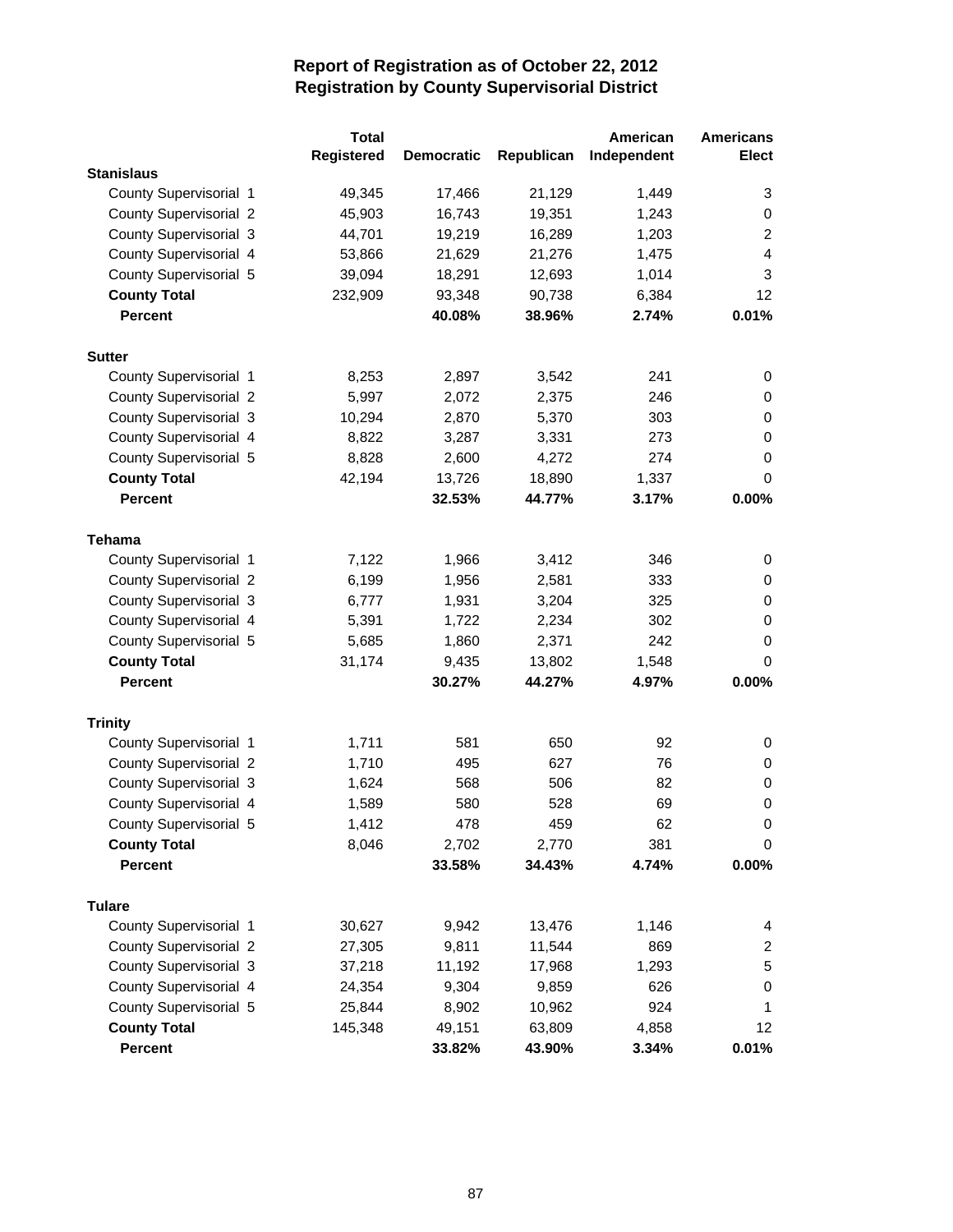|                               |       |             | Peace and      |       | <b>No Party</b>   |
|-------------------------------|-------|-------------|----------------|-------|-------------------|
|                               | Green | Libertarian | Freedom        | Other | <b>Preference</b> |
| <b>Stanislaus</b>             |       |             |                |       |                   |
| County Supervisorial 1        | 139   | 241         | 142            | 535   | 8,241             |
| <b>County Supervisorial 2</b> | 164   | 222         | 107            | 505   | 7,568             |
| County Supervisorial 3        | 116   | 201         | 142            | 465   | 7,064             |
| County Supervisorial 4        | 200   | 269         | 147            | 611   | 8,255             |
| County Supervisorial 5        | 98    | 181         | 154            | 312   | 6,348             |
| <b>County Total</b>           | 717   | 1,114       | 692            | 2,428 | 37,476            |
| <b>Percent</b>                | 0.31% | 0.48%       | 0.30%          | 1.04% | 16.09%            |
| <b>Sutter</b>                 |       |             |                |       |                   |
| County Supervisorial 1        | 20    | 36          | 28             | 108   | 1,381             |
| <b>County Supervisorial 2</b> | 28    | 46          | 23             | 79    | 1,128             |
| County Supervisorial 3        | 27    | 45          | 16             | 115   | 1,548             |
| County Supervisorial 4        | 21    | 42          | 29             | 98    | 1,741             |
| County Supervisorial 5        | 23    | 45          | 24             | 125   | 1,465             |
| <b>County Total</b>           | 119   | 214         | 120            | 525   | 7,263             |
| <b>Percent</b>                | 0.28% | 0.51%       | 0.28%          | 1.24% | 17.21%            |
| Tehama                        |       |             |                |       |                   |
| County Supervisorial 1        | 35    | 48          | 17             | 17    | 1,281             |
| <b>County Supervisorial 2</b> | 17    | 53          | 25             | 24    | 1,210             |
| County Supervisorial 3        | 22    | 46          | 17             | 27    | 1,205             |
| County Supervisorial 4        | 22    | 37          | 19             | 18    | 1,037             |
| County Supervisorial 5        | 30    | 54          | 20             | 24    | 1,084             |
| <b>County Total</b>           | 126   | 238         | 98             | 110   | 5,817             |
| <b>Percent</b>                | 0.40% | 0.76%       | 0.31%          | 0.35% | 18.66%            |
| <b>Trinity</b>                |       |             |                |       |                   |
| County Supervisorial 1        | 13    | 14          | 7              | 25    | 329               |
| County Supervisorial 2        | 20    | 20          | $\overline{7}$ | 8     | 457               |
| County Supervisorial 3        | 36    | 25          | 8              | 19    | 380               |
| County Supervisorial 4        | 27    | 9           | $\overline{7}$ | 26    | 343               |
| County Supervisorial 5        | 28    | 27          | 4              | 23    | 331               |
| <b>County Total</b>           | 124   | 95          | 33             | 101   | 1,840             |
| <b>Percent</b>                | 1.54% | 1.18%       | 0.41%          | 1.26% | 22.87%            |
| <b>Tulare</b>                 |       |             |                |       |                   |
| County Supervisorial 1        | 101   | 194         | 98             | 54    | 5,612             |
| <b>County Supervisorial 2</b> | 70    | 110         | 73             | 48    | 4,778             |
| County Supervisorial 3        | 168   | 187         | 95             | 61    | 6,249             |
| County Supervisorial 4        | 45    | 102         | 98             | 35    | 4,285             |
| County Supervisorial 5        | 91    | 125         | 100            | 64    | 4,675             |
| <b>County Total</b>           | 475   | 718         | 464            | 262   | 25,599            |
| Percent                       | 0.33% | 0.49%       | 0.32%          | 0.18% | 17.61%            |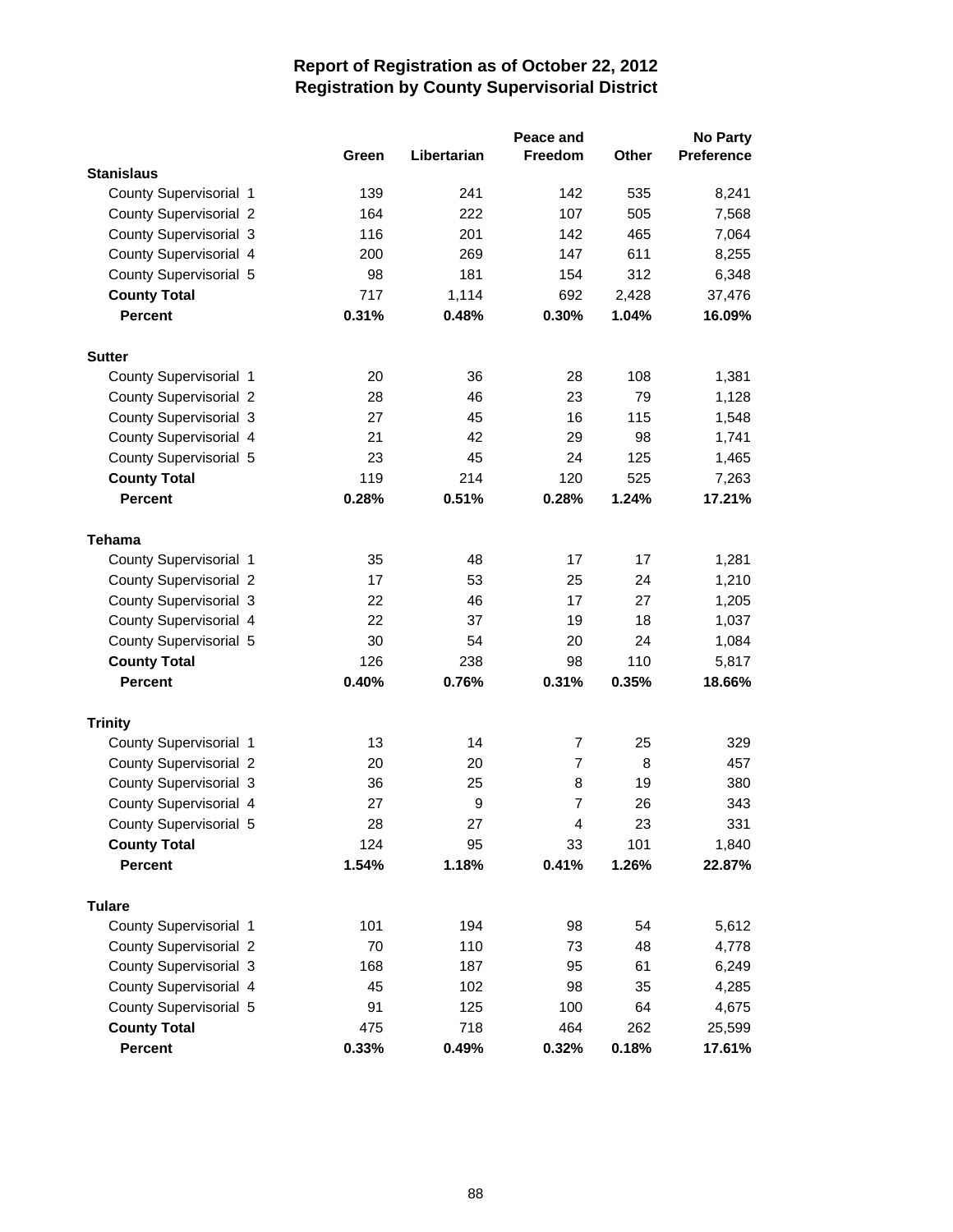|                               | Total             |                   |            | American    | <b>Americans</b> |
|-------------------------------|-------------------|-------------------|------------|-------------|------------------|
|                               | <b>Registered</b> | <b>Democratic</b> | Republican | Independent | <b>Elect</b>     |
| <b>Tuolumne</b>               |                   |                   |            |             |                  |
| County Supervisorial 1        | 6,208             | 2,227             | 2,396      | 242         | 1                |
| <b>County Supervisorial 2</b> | 6,355             | 1,940             | 2,765      | 244         | 0                |
| County Supervisorial 3        | 6,312             | 2,029             | 2,726      | 256         | 0                |
| County Supervisorial 4        | 6,485             | 1,957             | 2,887      | 275         | 0                |
| County Supervisorial 5        | 6,409             | 2,096             | 2,708      | 256         | 0                |
| <b>County Total</b>           | 31,769            | 10,249            | 13,482     | 1,273       | 1                |
| <b>Percent</b>                |                   | 32.26%            | 42.44%     | 4.01%       | 0.00%            |
| Ventura                       |                   |                   |            |             |                  |
| County Supervisorial 1        | 93,409            | 40,203            | 29,431     | 2,405       | 1                |
| <b>County Supervisorial 2</b> | 99,795            | 32,277            | 41,805     | 2,523       | 4                |
| County Supervisorial 3        | 80,601            | 32,329            | 29,017     | 2,035       | $\overline{2}$   |
| County Supervisorial 4        | 93,042            | 28,821            | 41,094     | 2,481       | 4                |
| County Supervisorial 5        | 60,101            | 30,962            | 13,965     | 1,247       | $\overline{c}$   |
| <b>County Total</b>           | 426,948           | 164,592           | 155,312    | 10,691      | 13               |
| <b>Percent</b>                |                   | 38.55%            | 36.38%     | 2.50%       | 0.00%            |
|                               |                   |                   |            |             |                  |
| Yolo                          |                   |                   |            |             |                  |
| County Supervisorial 1        | 20,359            | 8,924             | 5,627      | 704         | 0                |
| <b>County Supervisorial 2</b> | 21,779            | 11,426            | 3,430      | 502         | 1                |
| County Supervisorial 3        | 19,091            | 7,858             | 6,366      | 591         | 1                |
| County Supervisorial 4        | 23,702            | 12,435            | 4,100      | 487         | 1                |
| County Supervisorial 5        | 17,255            | 7,614             | 5,094      | 521         | 0                |
| <b>County Total</b>           | 102,186           | 48,257            | 24,617     | 2,805       | 3                |
| <b>Percent</b>                |                   | 47.22%            | 24.09%     | 2.74%       | 0.00%            |
| Yuba                          |                   |                   |            |             |                  |
| County Supervisorial 1        | 4,814             | 1,656             | 1,563      | 257         | 2                |
| <b>County Supervisorial 2</b> | 5,907             | 2,083             | 2,142      | 247         | 0                |
| County Supervisorial 3        | 5,333             | 1,961             | 1,689      | 266         | 0                |
| County Supervisorial 4        | 5,739             | 1,635             | 2,556      | 246         | 0                |
| County Supervisorial 5        | 8,322             | 2,173             | 3,847      | 393         | $\mathsf 0$      |
| <b>County Total</b>           | 30,115            | 9,508             | 11,797     | 1,409       | $\overline{2}$   |
| <b>Percent</b>                |                   | 31.57%            | 39.17%     | 4.68%       | 0.01%            |
| <b>State Total</b>            | 18,245,970        | 7,966,422         | 5,356,608  | 477,129     | 3,313            |
| <b>Percent</b>                |                   | 43.66%            | 29.36%     | 2.61%       | 0.02%            |